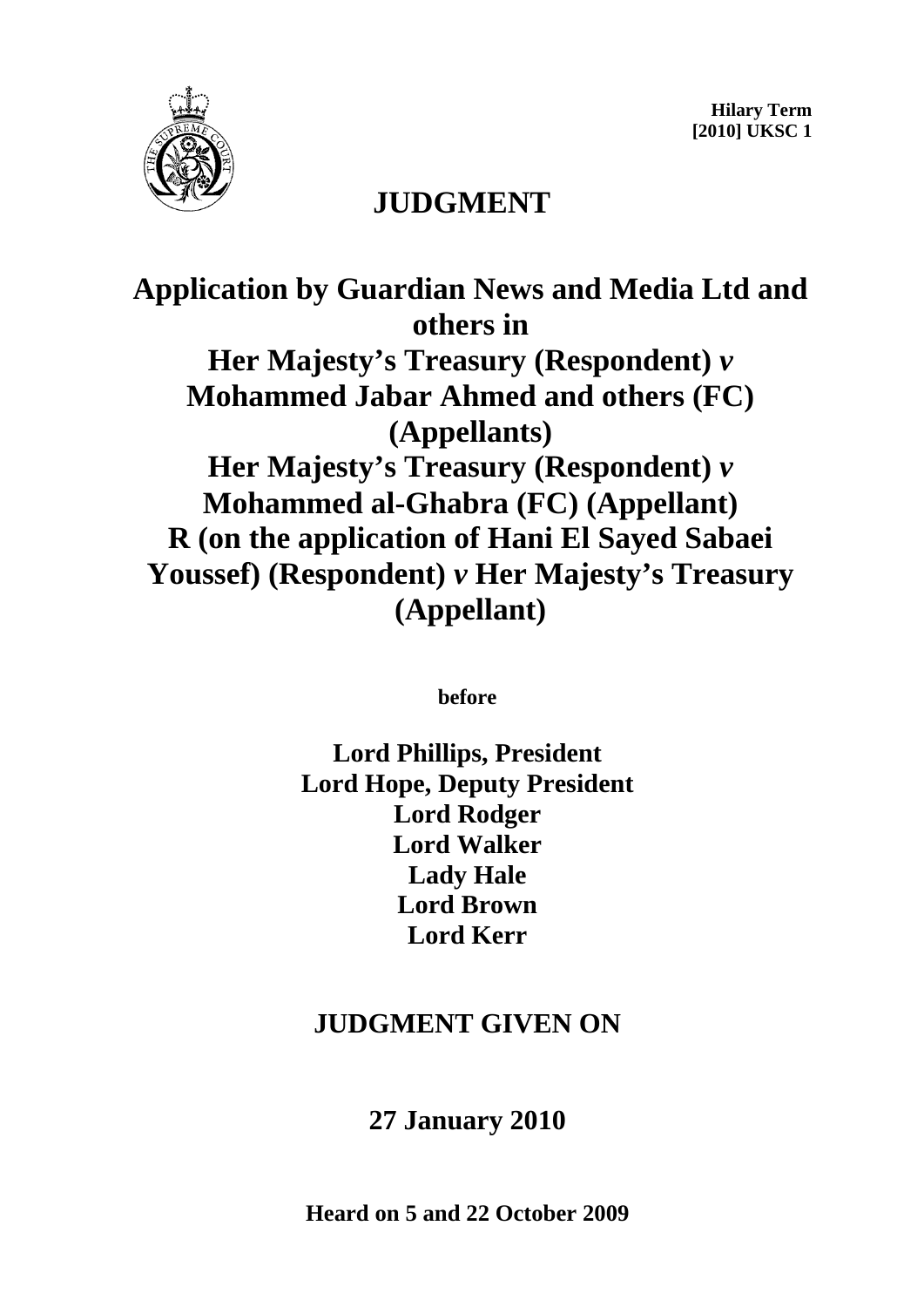*Applicants Respondent*  Geoffrey Robertson QC<br>
Anthony Hudson<br>
Sir Michael Woo

(Instructed by Finers Stephens Innocent LLP)

*Appellants*  Hugh Tomlinson QC Dan Squires (Instructed by Birnberg Peirce and Partners)

Sir Michael Wood Andrew O'Connor (Instructed by Treasury Solicitor)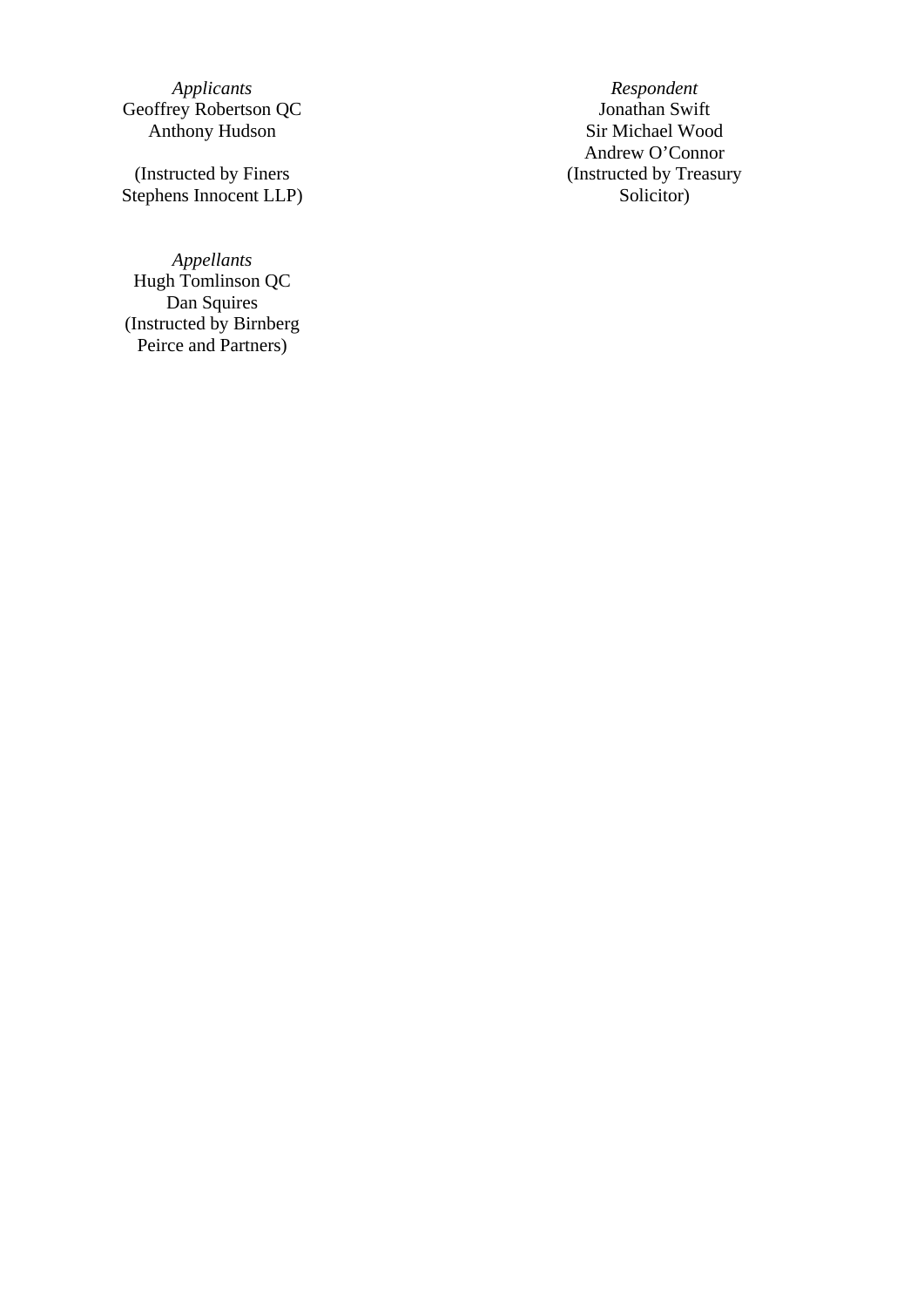This is the unanimous judgment of the Court delivered by:

#### **LORD RODGER**

1. "Your first term docket reads like alphabet soup." With these provocative words counsel for a number of newspapers and magazines highlighted the issue which confronts the Court in this application. In all the cases down for hearing in the first month of the Supreme Court's existence at least one of the parties was referred to by an initial or initials. Thanks to the relevant Practice Note, the same goes for the very last case heard by the House of Lords (*BA (Nigeria) v Secretary of State for the Home Department* [2009] UKSC 7; [2009] 3 WLR 1253) and the very first judgment handed down by the Supreme Court (*In re appeals by Governing Body of JFS* [2009] UKSC 1; [2009] 1 WLR 2353). See *Practice Note (Court of Appeal: Asylum and Immigration Cases*) [2006] 1 WLR 2461. Indeed, so deeply ingrained has the habit of anonymisation become that the judgment of the Court of Appeal in *AM (Somalia) v Entry Clearance Officer* [2009] EWCA Civ 634 was published under that name, and came on appeal to the Supreme Court under the same name, even though Maurice Kay LJ had begun his judgment by saying that anonymity was unnecessary. At the hearing of the appeal that assessment proved to be correct. See *Mahad v Entry Clearance Officer* [2009] UKSC 16; [2010] 1 WLR 48.

2. These are simply examples of what is now a widespread phenomenon. For instance, on a rough calculation, in 8 out of the 58 appeals decided by the House of Lords in 2007 at least one of the parties appeared under an initial; the same applied in 15 out of 74 cases in 2008. Admittedly, cases reaching the House of Lords and the Supreme Court are not necessarily typical of those going through the court system as a whole, but the general impression is that the practice of referring to parties by initials has increased at all levels in recent years. Even assuming that the use of initials was justified in many cases, the present appeals show that an order ("anonymity order") may be made, often by consent of both parties, without the court considering in any detail what is the basis or justification for it. This happens despite Sir Christopher Staughton's warning, in *Ex p P*, The Times 31 March 1998, that "when both sides agreed that information should be kept from the public, that was when the court had to be most vigilant." Lord Woolf MR quoted the warning with approval in *R v Legal Aid Board, Ex p Kaim Todner* [1999] QB 966, 977D-E. The application challenging the anonymity orders in these appeals provides an opportunity for reviewing the position.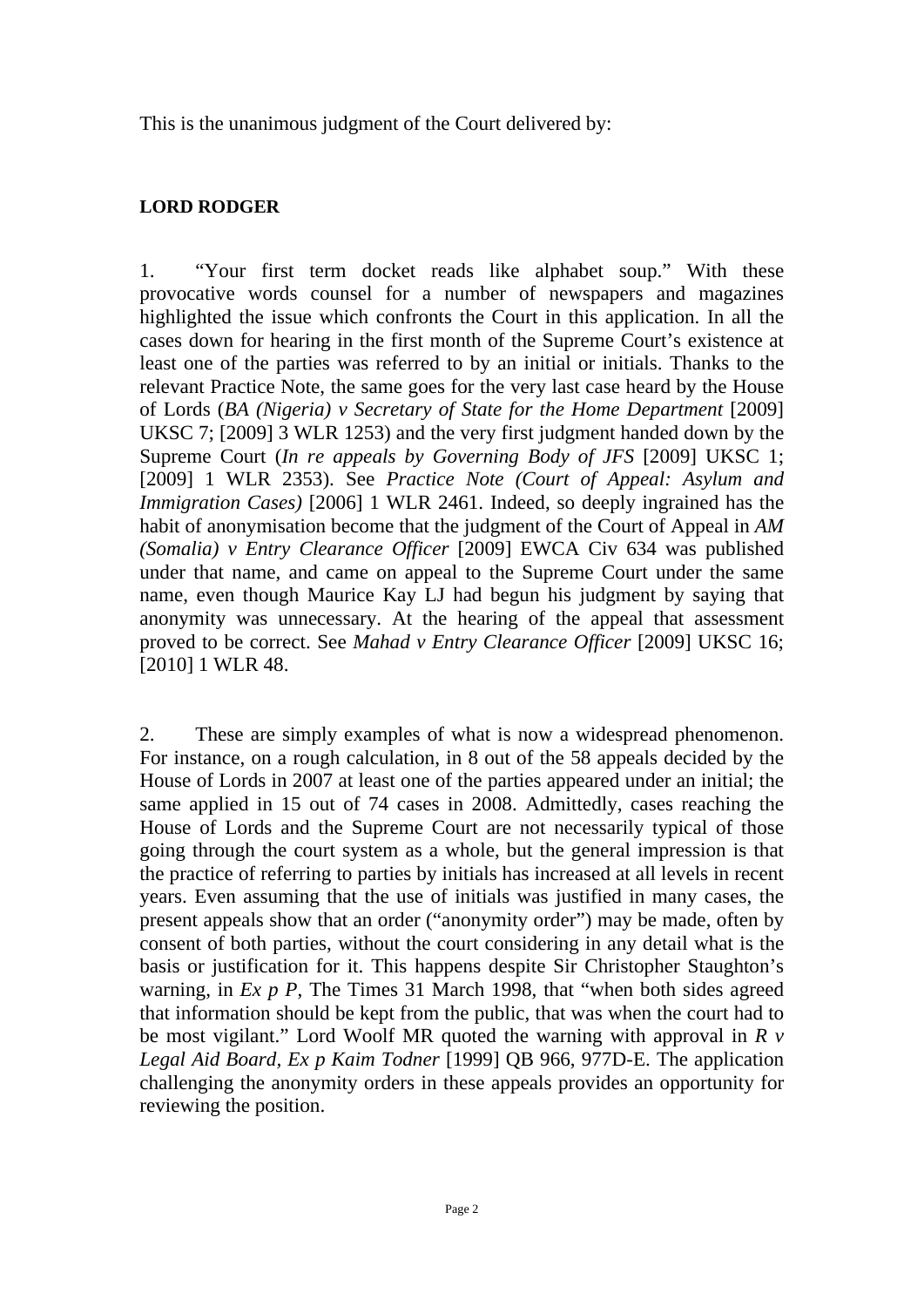3. The appeals involve five individuals: four of them, A, K, M and G, are appellants; the fifth, HAY, is the respondent and cross-appellant in an appeal by the Treasury. For simplicity's sake, and unless the context otherwise requires, references to "the appellants" include HAY. When the appeals were lodged, the appellants' names were concealed by the use of letters. This was the result of orders first made at the outset of the proceedings in the administrative court. Take, for instance, the case of A. On 15 February 2008 Collins J ordered that "The claimant be granted anonymity throughout these proceedings and be referred to as A. No report of these proceedings shall directly or indirectly identify him or any member of his family." The practice is for such orders to be intimated to the Press Association. In these cases, therefore, the orders were in place during the substantive hearings. Following those hearings, with the consent of the Treasury, Collins J continued the anonymity orders in the cases of A, K and M. In the case of G, he continued the order, but left it to the Court of Appeal "to make the final decision as to whether the anonymity order in his case should or should not be lifted."

4. When allowing the Treasury's appeal, [2009] 3 WLR 25, the Court of Appeal included an order, apparently of consent, that "The respondents shall be granted anonymity and no report of these proceedings shall directly or indirectly identify them or any member of their families." That was the position when the appeals came before this Court and the press and media ("the press") made their application to have the anonymity orders set aside. The Court decided to set aside the order in the case of one of the appellants, G, but to postpone consideration of the application relating to the others until after the substantive hearing. A separate hearing to consider the application in respect of those appellants took place on 22 October when the Court also considered the application to set aside the anonymity order in the separate case of HAY.

5. Counsel for the applicants suggested that, since rule 27 of the Supreme Court Rules 2009 provides for every contested appeal to be heard in open court, the appellants should have made an application for a fresh anonymity order to cover the appeal to this Court. We would reject that contention. There was never any question of departing from rule 27: the hearing of the appeals was always going to be in open court. The anonymity orders simply restricted the form of any report of the hearing. So far as anonymity orders are concerned, the practical approach is that, where an open-ended order has been made, it should remain in force throughout the proceedings, at whatever level, unless and until it is set aside, either spontaneously on a change of circumstances, or as the result of an application by the press. That approach promotes certainty and avoids unnecessary applications.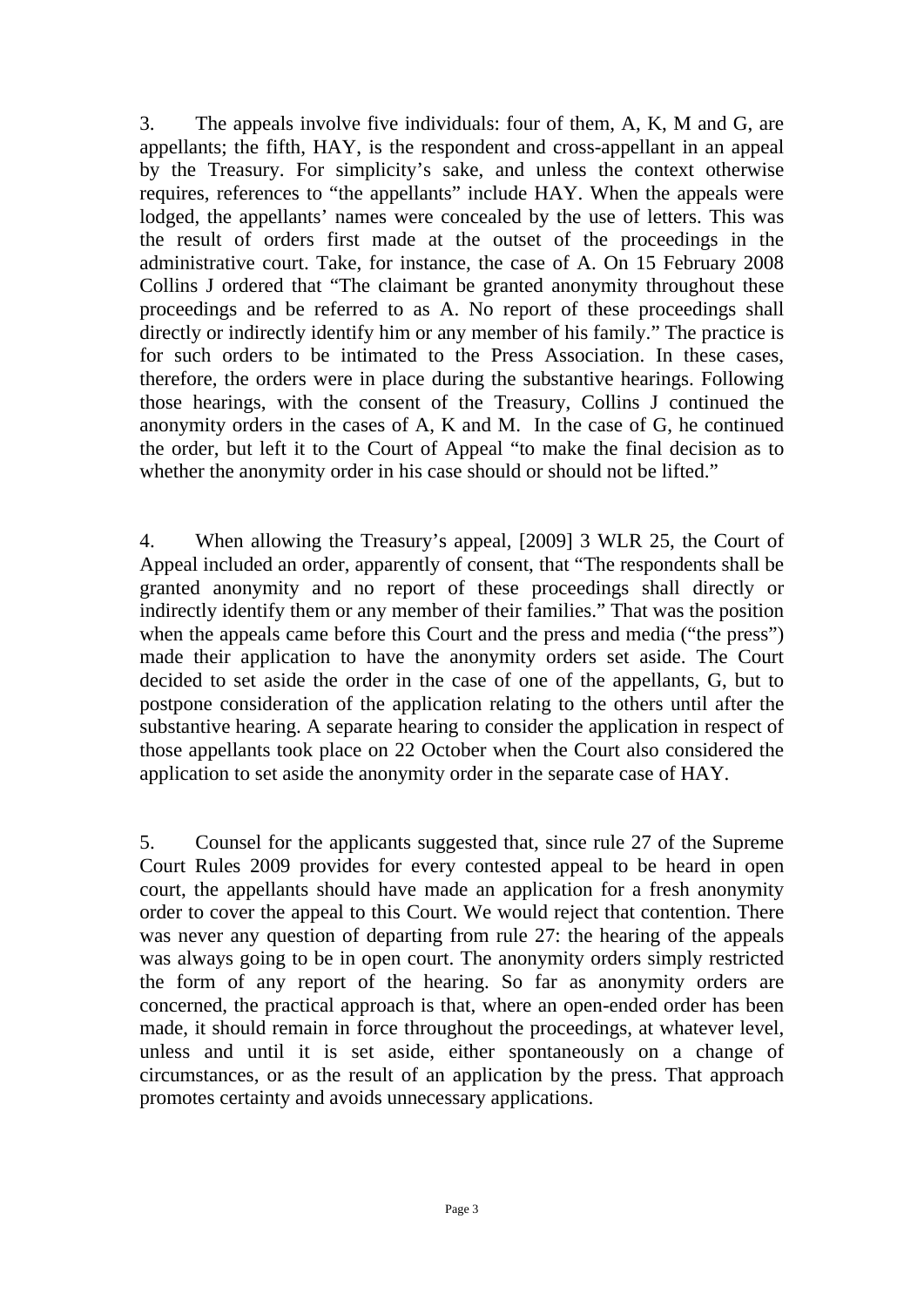6. Although the courts below appear to have granted the anonymity orders without any very prolonged consideration and without explaining their thinking, the appellants contend that the orders are necessary because identifying them as the claimants in these proceedings would infringe their rights under article 8 of the European Convention on Human Rights and Fundamental Freedoms to respect for their private and family life. To understand that contention, it is necessary to outline the events giving rise to the proceedings.

#### *The Background Events*

7. The three appellants A, K and M are brothers in their thirties. On 2 August 2007 each of them was informed that the Treasury had reasonable grounds for suspecting that he was, or might be, a person who facilitated the commission of acts of terrorism. All three had, accordingly, been designated under article 4 of the Terrorism (United Nations Measures) Order 2006 ("TO 2006"). Subsequently, the Treasury indicated that in 2004 an Al-Qaida-linked operative had alleged that A and M were Al-Qaida facilitators based in East London, with M as the leader of the group. It was further suggested that K and M were involved, with others, in funding Al-Qaida contacts in the tribal areas of Pakistan. The three men deny all the allegations and maintain that they are of good character.

8. In the case of these appellants the Treasury decided, in accordance with article  $5(1)(a)(ii)$  of the TO 2006, to inform only certain persons about the order. In that situation article 6 applied:

> "(1) Where the Treasury propose (in accordance with article  $5(1)(a)(ii)$  to inform only certain persons of a direction, they may specify in the direction that information contained in it is to be treated as confidential.

> (2) A person who obtains information which is to be treated as confidential in accordance with paragraph (1), or to whom such information is provided, must not disclose it except with lawful authority.

> (3) Confidential information is disclosed with lawful authority only if and to the extent that any of the following applies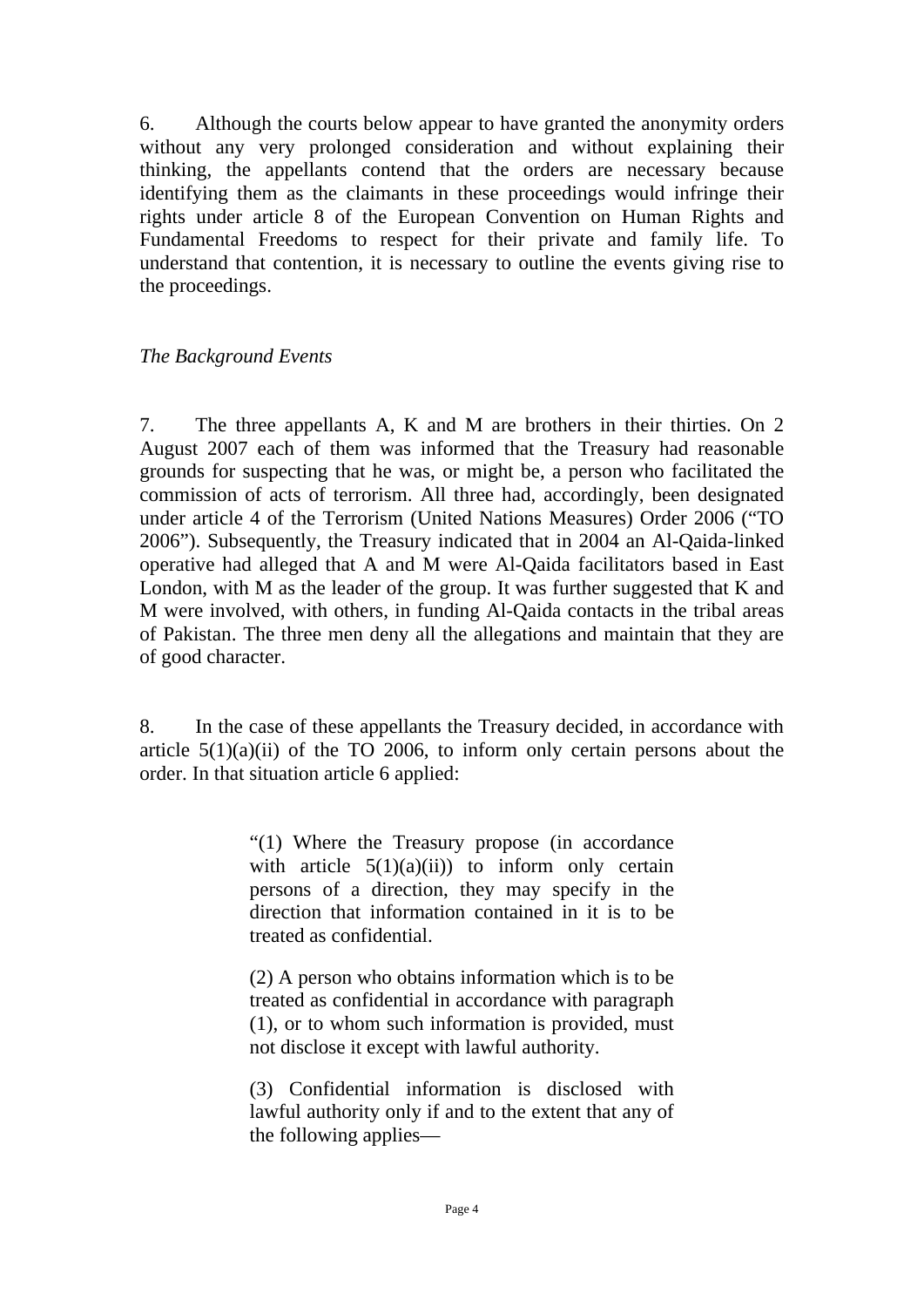(a) the disclosure is by the Treasury;

(b) the disclosure is with the consent of the person who is the subject of the information;

(c) the disclosure is to (and is necessary to) give effect to a requirement under this Order;

(d) the disclosure is required, under rules of court or a court order, for the purposes of legal proceedings of any description.

(4) This article does not prevent the disclosure of information which is already, or has previously been, available to the public from other sources.

(5) A person who contravenes the prohibition in paragraph (2) is guilty of an offence.

(6) In proceedings for an offence under this article, it is a defence for a person to show that he did not know and had no reasonable cause to suspect that he was disclosing confidential information.

(7) The High Court or, in Scotland, the Court of Session may grant an injunction to prevent a breach of paragraph (2) in relation to any information upon the application of—

(a) the person who is the subject of the information, or

(b) the Treasury."

The letters sent to the appellants informed them that the Treasury had "specified in the direction that your identity is to be treated as confidential in accordance with article 6 of the order."

9. It followed that, unless the appellants consented or a court ordered that their names were to be disclosed for the purposes of these proceedings (article  $6(3)(b)$  and  $(d)$ ), their identities were to be treated as confidential.

10. Counsel for the Treasury could not explain the precise basis upon which the Treasury had chosen to specify that the identities of A, K and M were to be treated as confidential. But he indicated that there would have been some input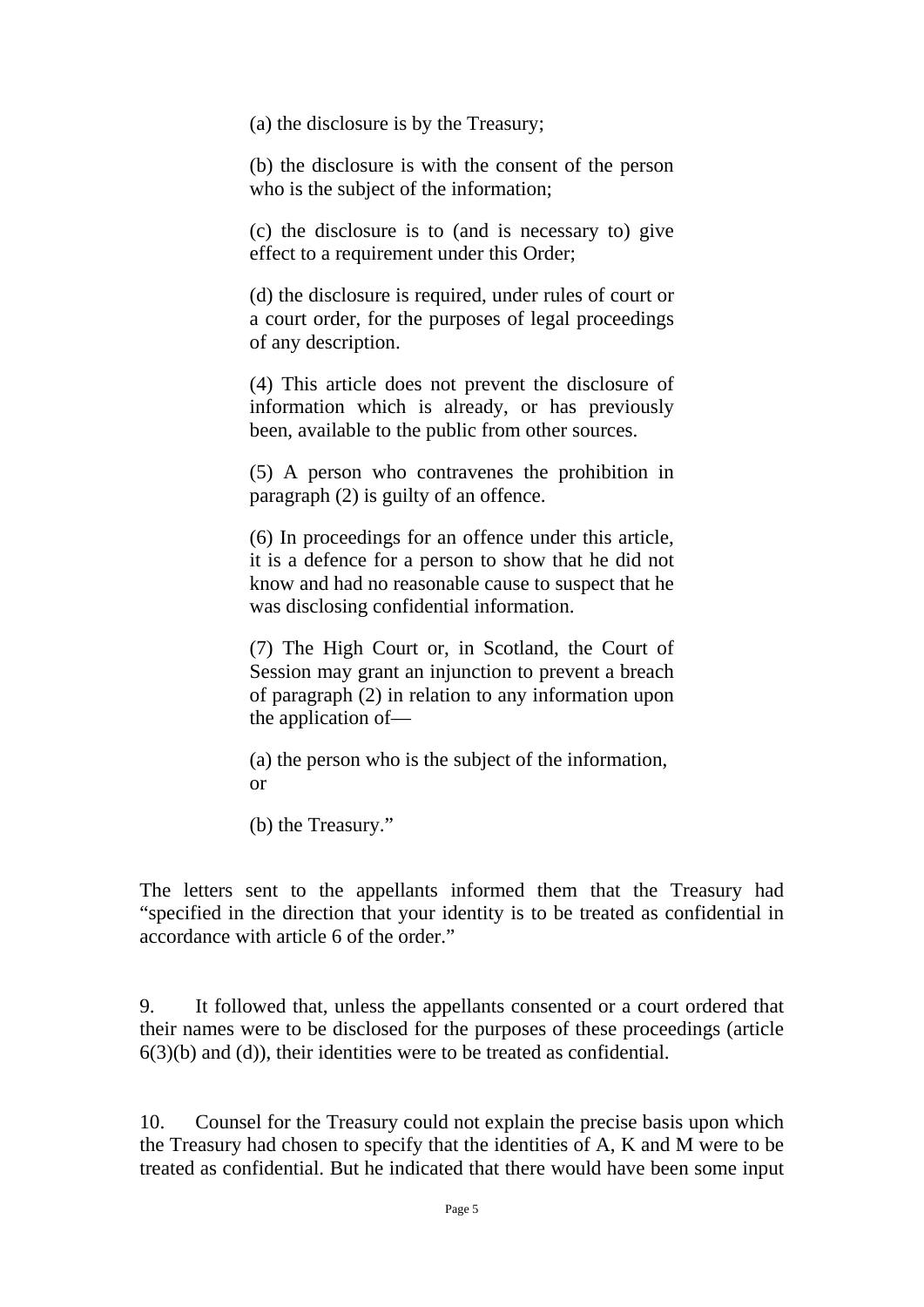from the Security Services. Plainly, the attitude of the Treasury could not be determinative for the courts. But the point is now academic, since - subject to one qualification which it is unnecessary to explore - the Treasury has changed its position. By the time of the hearing of the application by the press, the Treasury no longer opposed setting aside the anonymity orders granted in the courts below.

11. In fact, in July 2009 Her Majesty had made The Terrorism (United Nations Measures) Order 2009 ("TO 2009"). On 30 October 2009 – after the hearing of the present application - the Treasury revoked the designations of A, K and M under the TO 2006, but made fresh directions designating them under article 4 of the TO 2009. In accordance with the change of position explained at the hearing of the application, when it made the fresh directions the Treasury considered that it was no longer necessary to apply any restrictions on their publication under the TO 2009. The Treasury decided, however, that, "in the interests of justice", pending this Court's decision on the anonymity issue, it would actually restrict publication of the directions pursuant to article  $6(2)(b)(iii)$  of the TO 2009.

12. In the result the Treasury does not oppose the Court making an order that disclosure is required for the purpose of these proceedings. That order would have the effect of making disclosure of these appellants' identities lawful by virtue of article 8(3)(d) of the TO 2009.

13. Under the anonymity orders granted below, the other appellant was to be referred to as G. On 13 December 2006 he received a letter informing him that the Treasury had made a similar direction under article 4 of the TO 2006. In his case, however, the letter told him that the Bank of England, acting as agent for the Treasury, had issued a notice and press release publicising the direction generally. And the Bank of England's News Release dated 13 December does indeed name G as Mr Mohammed al-Ghabra, living in East London. A few days later he received a letter from the Foreign and Commonwealth Office indicating that the 1267 Committee (i e the Sanctions Committee) of the United Nations Security Council had added him to its consolidated list of Usama Bin Laden, Al Qaida and the Taliban and other individuals, groups, undertakings and entities associated with them. This meant that his funds, assets and economic resources were frozen. In March of the following year he was told that he was subject to the Al-Qaida and Taliban (United Nations Measures) Order 2006 ("AQO"). This is because any person designated by the 1267 Committee is automatically designated for purposes of United Kingdom law by virtue of article 3(1) of the AQO.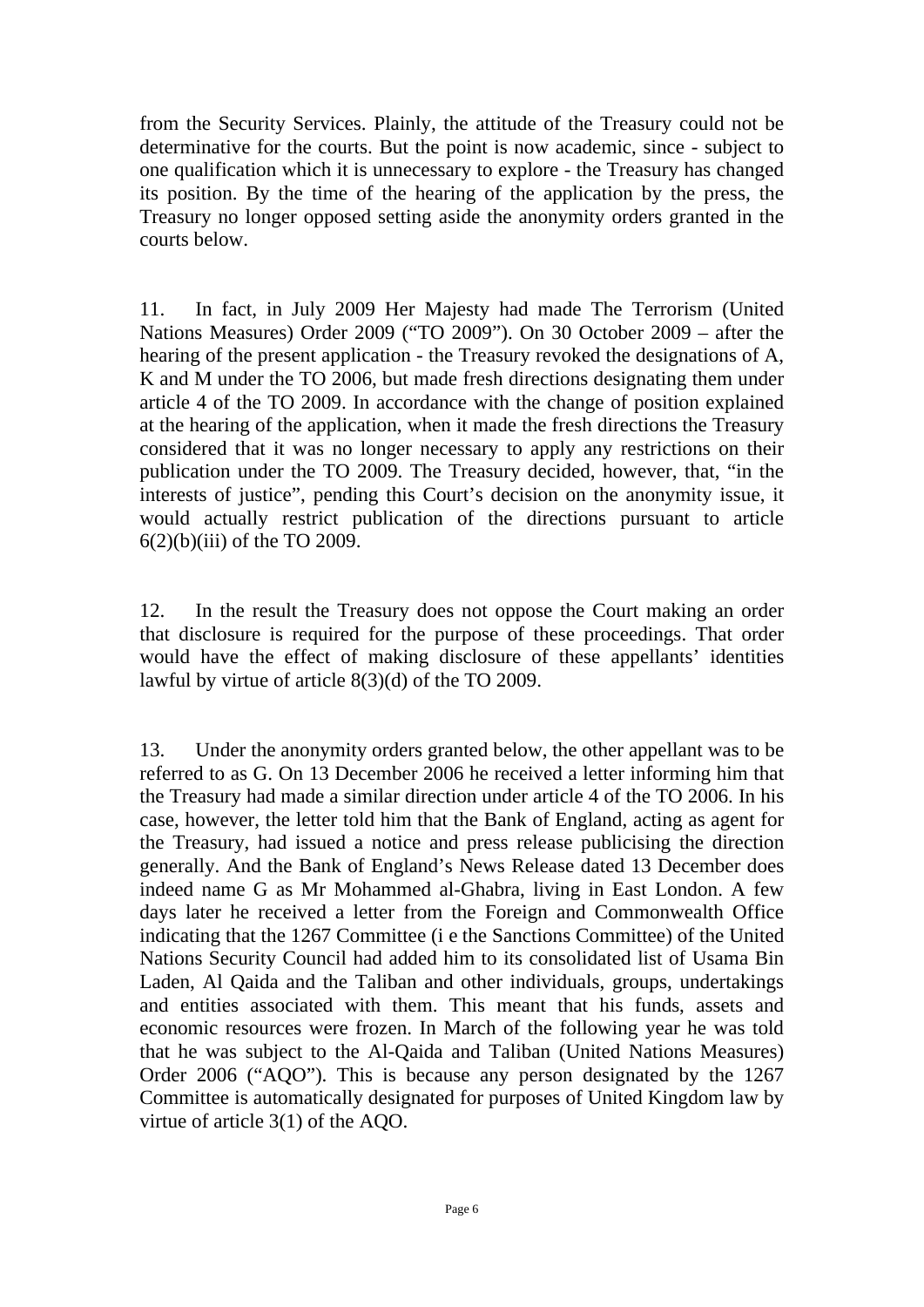14. In G's case, at the outset of the hearing of the substantive appeal, the Court was shown material confirming that, as just narrated, his identity as someone who was subject to a freezing order was already in the public domain. It had been given in the Bank of England's press notice and had also been contained in the relevant list published by the 1267 Committee. These matters had been reported in the press. In the circumstances, the anonymity order made by the lower courts served no effective or legitimate purpose and so, as already mentioned, this Court decided to lift the order in his case. The press were therefore able to report that G is actually Mr Mohammed al-Ghabra. Articles containing that information were published the following day. No evidence was produced to the Court on behalf of Mr al-Ghabra or any of the other appellants to show that either the Bank of England's original press release or the lifting of the anonymity order by this Court had led to any particular social, far less physical, harm to him or to any members of his family.

15. Subsequently, by letter dated 22 October 2009 Mr al-Ghabra was informed that the Treasury had designated him afresh under article 4 of the TO 2009. But, in view of the fact that his identity was already known (partly as a result of the order of this Court), no restriction was placed on the publication of the Treasury's direction in his case. His designation under the AQO remained unchanged.

16. Finally, as already explained, the respondent in a separate appeal by the Treasury, which raises similar substantive issues, is known under the initials HAY. By a letter dated 6 October 2005 the Foreign and Commonwealth Office informed him that on 29 September the 1267 Committee had added him to their consolidated list. Persons included on the list were subject to the freezing of their funds, economic resources and other financial assets. On 10 October the Bank of England issued a press release naming HAY as one of seven people whose names had been added to the list, as a result of which they fell within the financial sanctions régime under the AQO. He was named as Mr Hani al-Sayyid Al-Sebai, also known by a variety of other names, including Hani Youssef ("Mr Youssef"). He was described as an Egyptian living in London. In fact, shortly after HAY's designation, in about January 2006 the Government started trying to persuade the 1267 Committee and the designating state to provide disclosure to HAY. In June 2009 the Government went further and began trying to persuade them to agree that his name should be removed from the list. By the time of the hearing of this application those efforts had not been successful.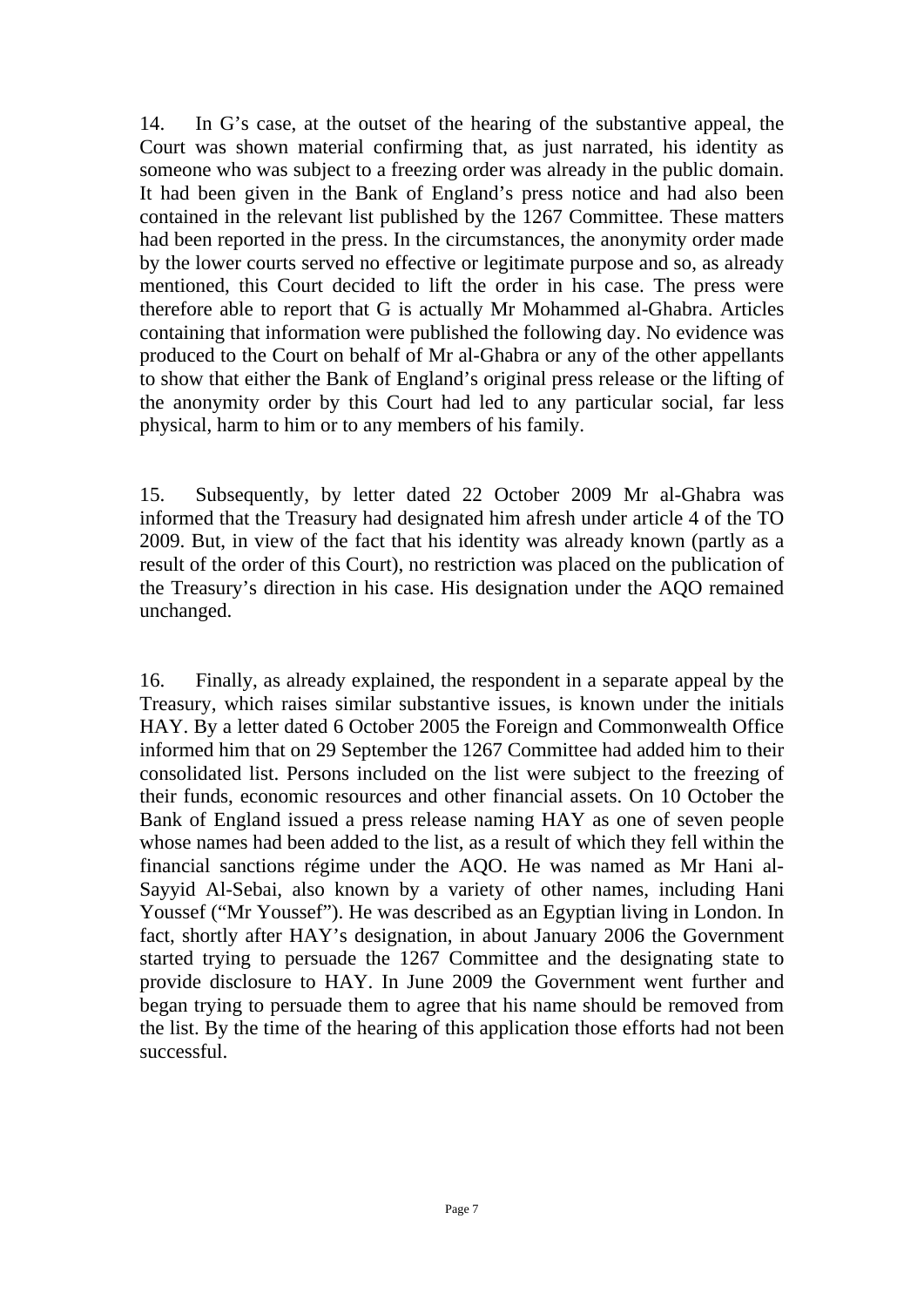17. Although A, K and M remain unidentified at this stage, counsel appearing for the appellants informed us that both A and K have actually left their addresses in London. They have not been in touch with their solicitors and their solicitors do not know their whereabouts. So there is no way of knowing whether they are still in the United Kingdom. In these circumstances counsel was obviously unable to put forward any, far less any compelling, submissions as to the effect which identification of them as parties in these proceedings would now have on them or their families. In that situation they do not appear to have any substantial article 8 interest to counteract the interest of the press in publishing a full report of the proceedings. But revealing the identities of A and K would have the incidental effect of revealing the identity of their brother, M. A final decision on their position must therefore wait until M's position has been considered.

## *HAY*

18. HAY contended that his identification in any report of the present proceedings would result not only in his public identification but also in the further inevitable identification of his wife and children. It was also said that there would be a risk that the Egyptian authorities would take some form of retributive action against members of his family who live in Egypt and that his wife and children would suffer adverse consequences.

19. As just explained, however, the fact that HAY had been listed by the 1267 Committee was announced by the Bank of England in its press release as long ago as October 2005 and he had been named at that time. So, in this respect, Mr Youssef is in the same position as Mr al-Ghabra. That in itself would often be justification enough for setting aside the anonymity order. But the matter actually goes much further. In the first place, since 1999, articles have repeatedly appeared in the press about Mr Youssef, some of them mentioning his wife and children and that they were living in Hammersmith. In addition, counsel for the Treasury pointed out that HAY was actually the Mr Hani El Sayed Sabaei Youssef who, under that name, had brought a claim for damages for wrongful imprisonment against the Home Office. The judgment of Field J in that case, finding that Mr Youssef had been detained unlawfully for 14 days, named him and was published as *Youssef v Home Office* [2004] EWHC 1884 (QB). The judgment gives a detailed account of his position and of the Government's consideration of whether he could safely be deported to Egypt. It is plain that the Egyptian Government are well aware of Mr Youssef's situation in this country.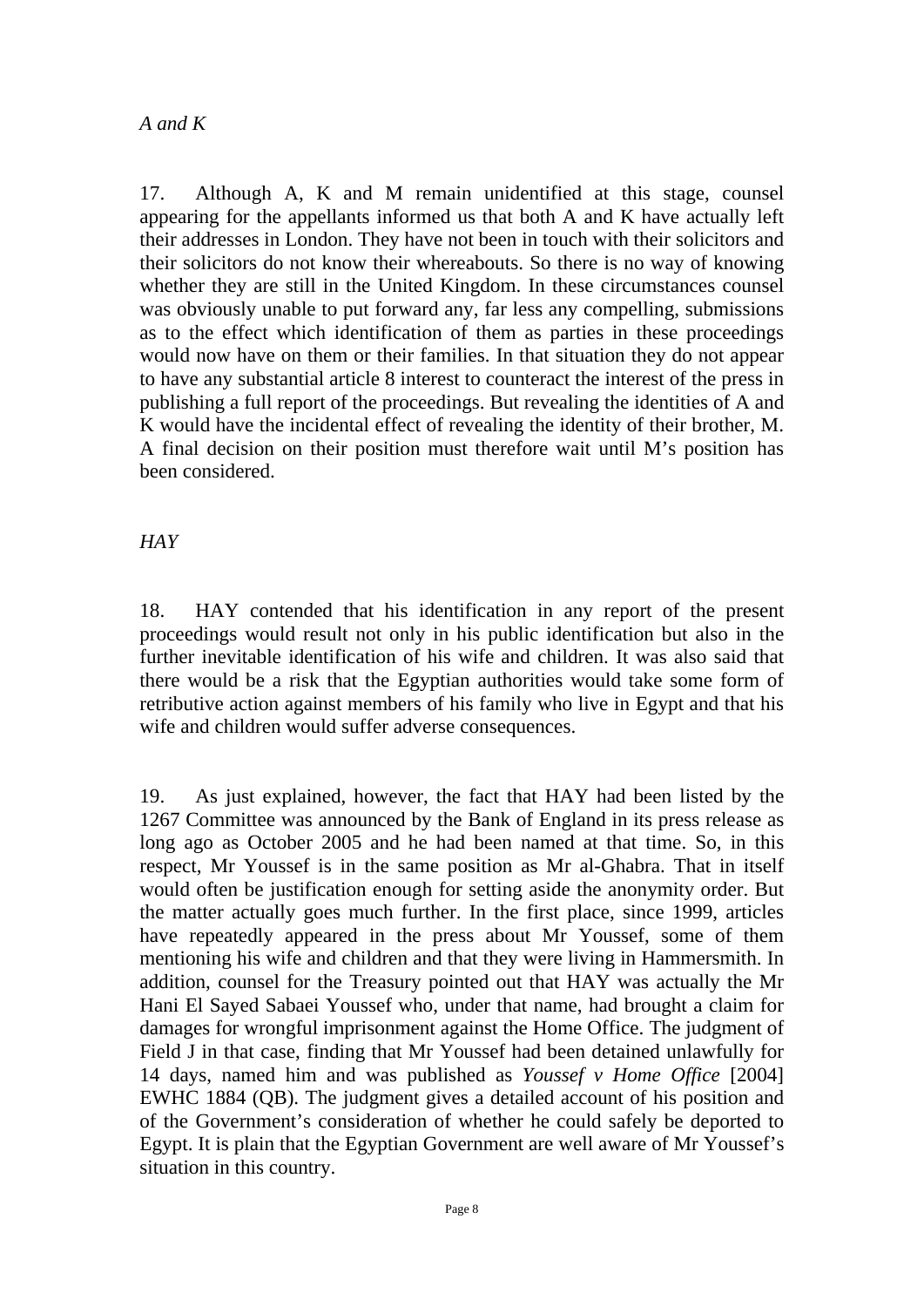20. HAY is also known as Dr Hani al-Seba'i and under that name he acts as the Director of the Al-Maqrizi Centre for Historical Studies in London. He gives statements to the press and often broadcasts on Al-Jazeera. Despite this, there is no evidence that any members of his family, whether in this country or in Egypt, have been adversely affected in any way. These matters, which must have been well known to Mr Youssef, should not have been concealed from the courts. It is plain that there never was the slightest justification for making an anonymity order in his case. It must be set aside.

#### *M's Position*

21. That leaves the application by the press to have the anonymity order in respect of M set aside. According to a witness statement submitted on his behalf, M lives in the same property as his ex-wife and five children. He is involved with his children, taking them, when he can, to school or the park etc. He fears that, if his designation as a suspected terrorist is revealed, this may lead to a loss of contact, for himself and his children, with the local Muslim community who may fear to be associated with him. Furthermore, in the written submissions on his behalf the argument is that publication of his name would cause serious damage to his reputation in circumstances in which he has not been charged with, or convicted of, any criminal offence and so has no opportunity to challenge the substance of the allegations against him. In that situation an anonymity order is said to be needed in order to protect his article 8 Convention rights.

#### *Press Reporting of Judgments in the United Kingdom*

22. In the United Kingdom, until the recent efflorescence of anonymity orders, the general rule both in theory and in practice was that judicial proceedings were held in public and the parties were named in judgments. Their names would also be given in newspaper reports and in the law reports. That is still usually the position – as can be seen from the frequent press reports of, say, employment tribunal hearings and decisions where details of personal and sexual relationships among the warring parties are a common feature.

23. In the nineteenth century many couples would doubtless have been only too pleased to agree to have their divorce heard in private. But the court sat in public and reports of the evidence, often recounting high-class intrigues, were published in the newspapers. These reports gave rise to concern in some quarters, especially since they were particularly popular reading-matter among servants. So, during the nineteenth and early twentieth centuries, various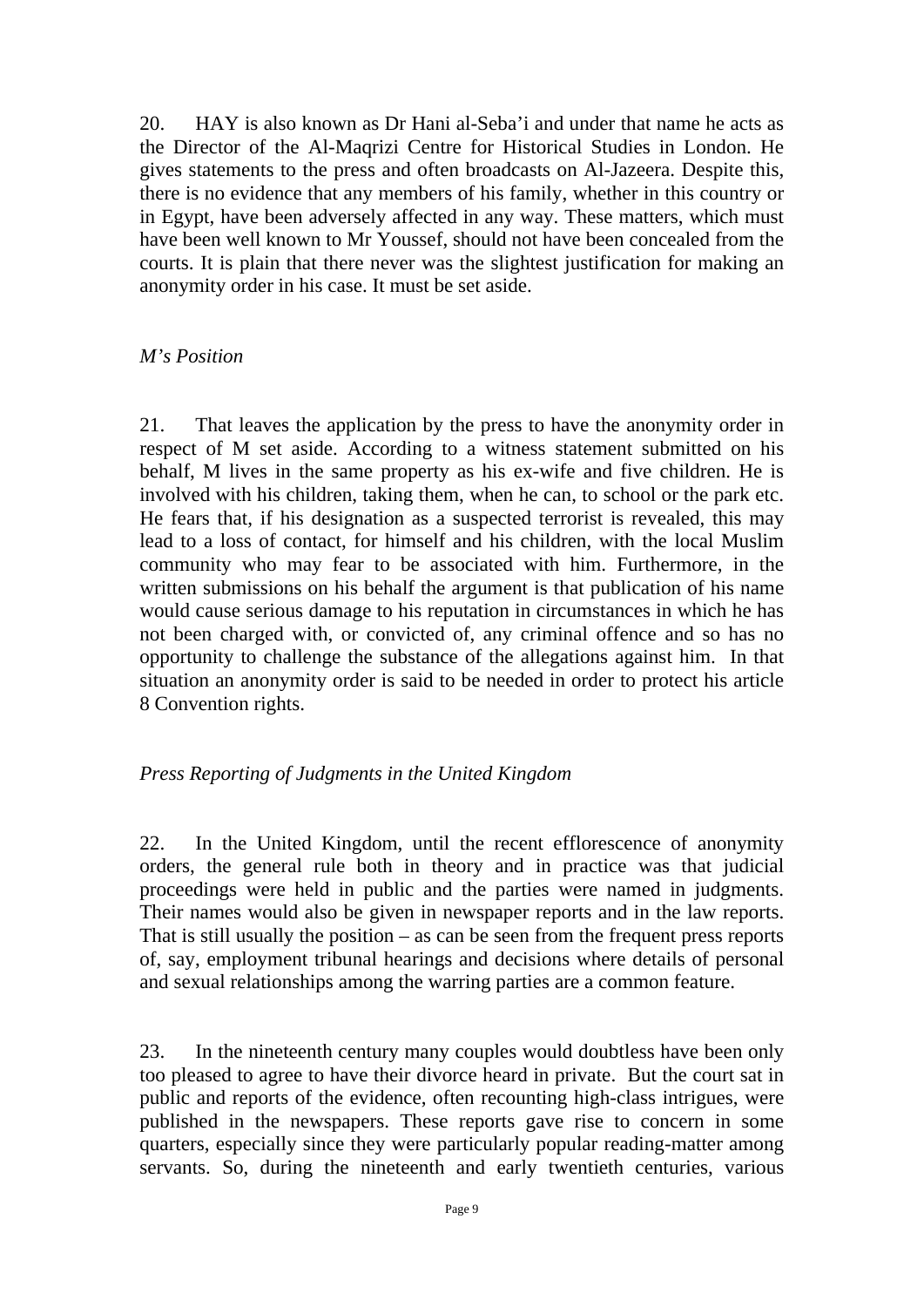attempts were made to introduce legislative controls. The attempts foundered, partly because the unpleasant publicity was thought to act as a welcome deterrent against couples divorcing. Against that background, in *Scott v Scott*  [1913] AC 417 the House of Lords affirmed in the strongest possible terms the long-established stance of the English courts that hearings should be held in public. The first instance judge was criticised for hearing the nullity proceedings in private.

24. Eventually, however, in the Judicial Proceedings (Regulation of Reports) Act 1926 Parliament intervened to restrict the freedom of the press to report any indecent matter, the publication of which would be calculated to injure public morals. Special limitations were placed on what could be reported about divorce and other matrimonial proceedings. But, even so, the right to report the names, addresses and occupations of the parties and witnesses and a concise statement of the charges, defences and counter-charges was affirmed. The purpose of the legislation was therefore not the protection of the parties' privacy but the prevention of injury to public morals throughout Great Britain: *Friel v Scott* 2000 JC 86, 88D-89C. See G Savage, "Erotic Stories and Public Decency: Newspaper Reporting of Divorce Proceedings in England" (1998) 41 The Historical Journal 511-528.

25. Over the years Parliament has gone on to create a considerable number of exceptions to the ordinary rule that proceedings must be held in public. Similarly, Parliament has gone beyond the Judicial Proceedings (Regulation of Reports) Act 1926 and has introduced other statutory restrictions on what may be reported in various kinds of cases, especially those involving children. See, for instance, section 39 of the Children and Young Persons Act 1933, section 97 of the Children Act 1989 and section 45 of the Youth Justice and Criminal Evidence Act 1999. "Given the number of statutory exceptions," Lord Steyn observed in *In re S (A Child) (Identification: Restrictions on Publication)*  [2005] 1 AC 593, 604,

> "it needs to be said clearly and unambiguously that the court has no power to create by a process of analogy, except in the most compelling circumstances, further exceptions to the general principle of open justice."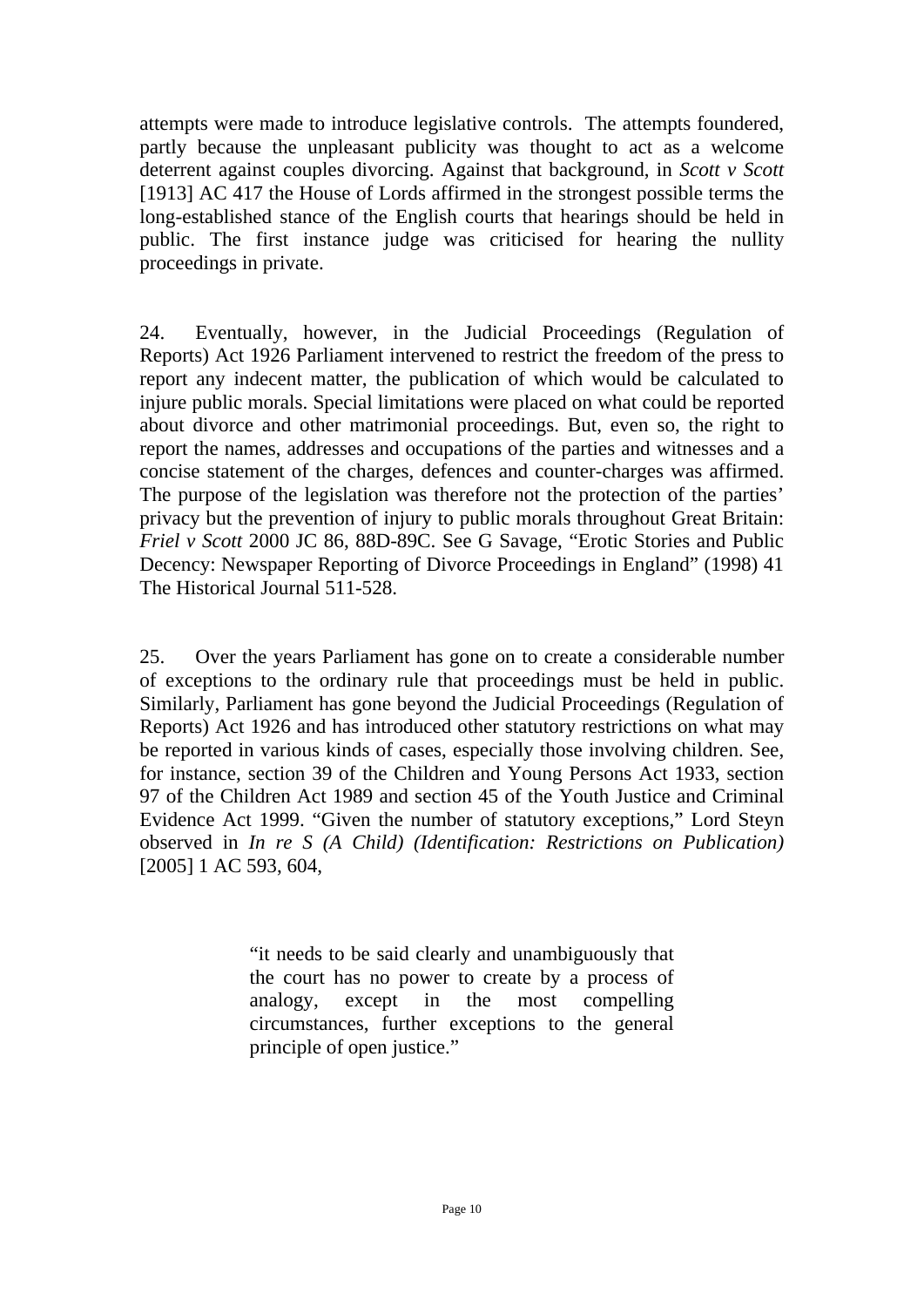#### *Anonymity Orders to Give Effect to Article 8 Convention Rights*

26. In an extreme case, identification of a participant in legal proceedings, whether as a party or (more likely) as a witness, might put that person or his family in peril of their lives or safety because of what he had said about, say, some powerful criminal organisation. In that situation, he would doubtless ask for an anonymity order to help secure his rights under articles 2 and 3 of the European Convention. Those Convention rights are not in play in these appeals, however, since counsel accepted that the appellants could not show that publication of their names would put any of them or their families at risk of physical violence.

27. States are, of course, obliged by articles 2 and 3 to have a structure of laws in place which will help to protect people from attacks on their lives or from assaults, not only by officers of the state but by other individuals. Therefore, the power of a court to make an anonymity order to protect a witness or party from a threat of violence arising out of its proceedings can be seen as part of that structure. And in an appropriate case, where threats to life or safety are involved, the right of the press to freedom of expression obviously has to yield: a newspaper does not have the right to publish information at the known potential cost of an individual being killed or maimed. In such a situation the court may make an anonymity order to protect the individual.

28. Under the Human Rights Act 1998 article 8(1) requires public authorities, such as the court, to respect private and family life. But M does not need to ask for the anonymity order to prevent the court itself from infringing his article 8 Convention rights. Suppose the court considers, whether in the light of submissions or not, that, by publishing its judgment in the usual form, it will itself act unlawfully under section 6 of the Human Rights Act because it will infringe a party's article 8 Convention rights. In that eventuality, the court does not deal with the matter by issuing anonymity orders to other people; rather, it ensures that it acts lawfully by taking appropriate steps of its own. That presumably explains why, for instance, the letter M, instead of the appellant's name, is used in the judgments below. In this way the courts avoid what they perceive to be the problem that they would act unlawfully if they named M in their judgments and so infringed his article 8 rights.

29. In fact, however, in these cases the courts have gone further: they have not only used initials in their judgments but have made anonymity orders addressed to other people - in effect, to the press. Having the power to make orders of this kind available is one of the ways that the United Kingdom fulfils its positive obligation under article 8 of the Convention to secure that other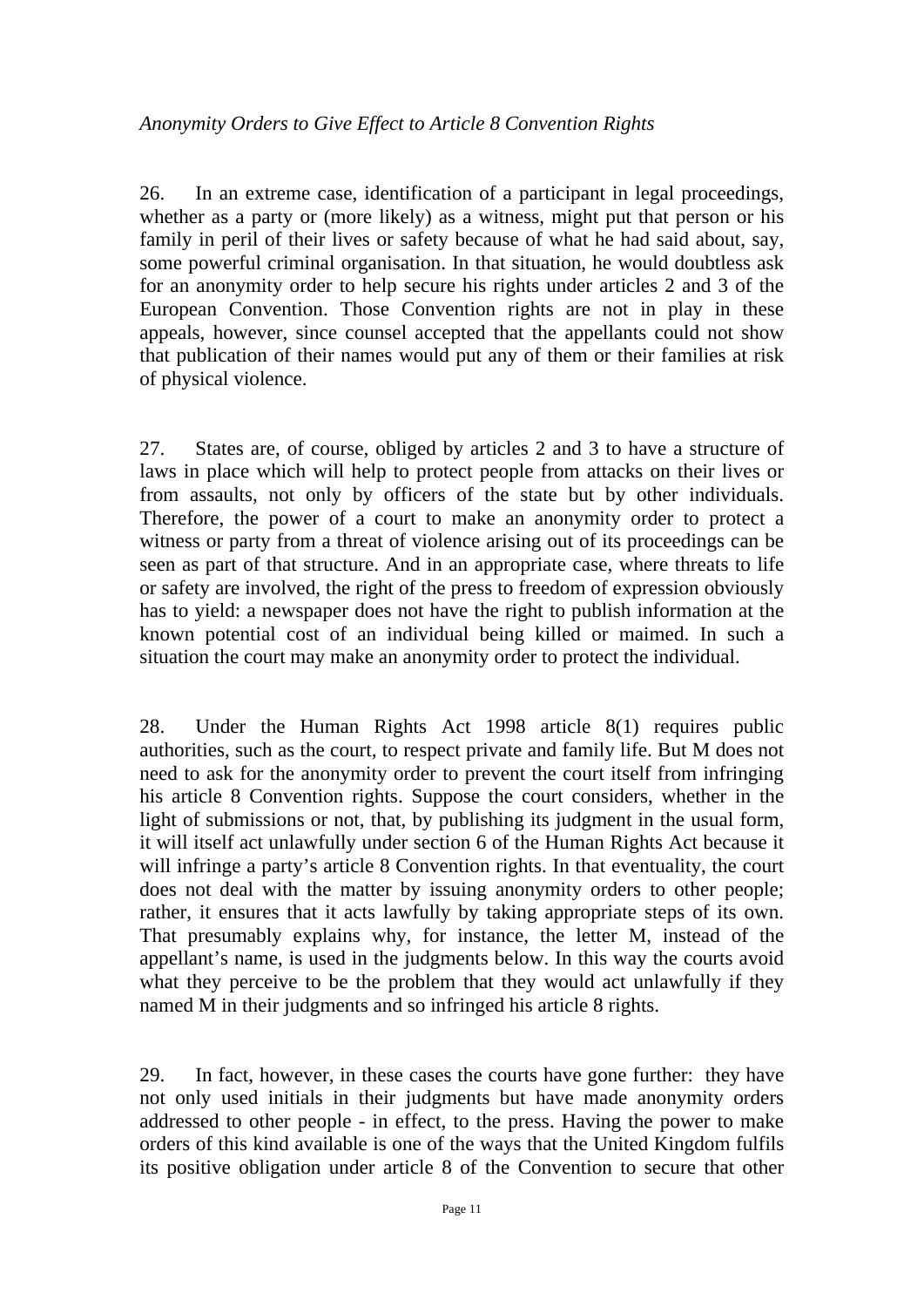individuals respect an individual's private and family life. In *Von Hannover v Germany* (2005) 40 EHRR 1, 25, para 57, the European Court of Human Rights reiterated that:

> "although the object of article 8 is essentially that of protecting the individual against arbitrary interference by the public authorities, it does not merely compel the State to abstain from such interference: in addition to this primarily negative undertaking, there may be positive obligations inherent in an effective respect for private or family life. These obligations may involve the adoption of measures designed to secure respect for private life even in the sphere of the relations of individuals between themselves….

> The boundary between the State's positive and negative obligations under this provision does not lend itself to precise definition. The applicable principles are, nonetheless, similar. In both contexts regard must be had to the fair balance that has to be struck between the competing interests of the individual and of the community as a whole…" (internal citations omitted).

So, when M applied to the courts below for an anonymity order, he was asking them to exercise their power to secure that other individuals, viz the press and journalists, showed respect for his private and family life.

30. To comply with article 8, United Kingdom law must have a remedy of this kind available for use in appropriate cases. This means that the Human Rights Act has removed any doubts that might otherwise have existed (cf *Raybos Australia Pty Ltd v Jones* (1985) 2 NSWLR 47) about the availability of the remedy in English law. In *In re S (A Child) (Identification: Restrictions on Publication)* [2005] 1 AC 593, a woman had been charged with the murder of her son. The guardian of her remaining son sought an order restraining the media from identifying the woman and the victim, in order to protect the privacy of her remaining son. The House of Lords held that no such order should be made. But, speaking for all members of the appellate committee, Lord Steyn affirmed, at p 605, para 23, that the court did have jurisdiction to make an order of this kind and that "the foundation of the jurisdiction to restrain publicity in a case such as the present is now derived from Convention rights under the ECHR." More recently, in *In re British Broacasting Corpn*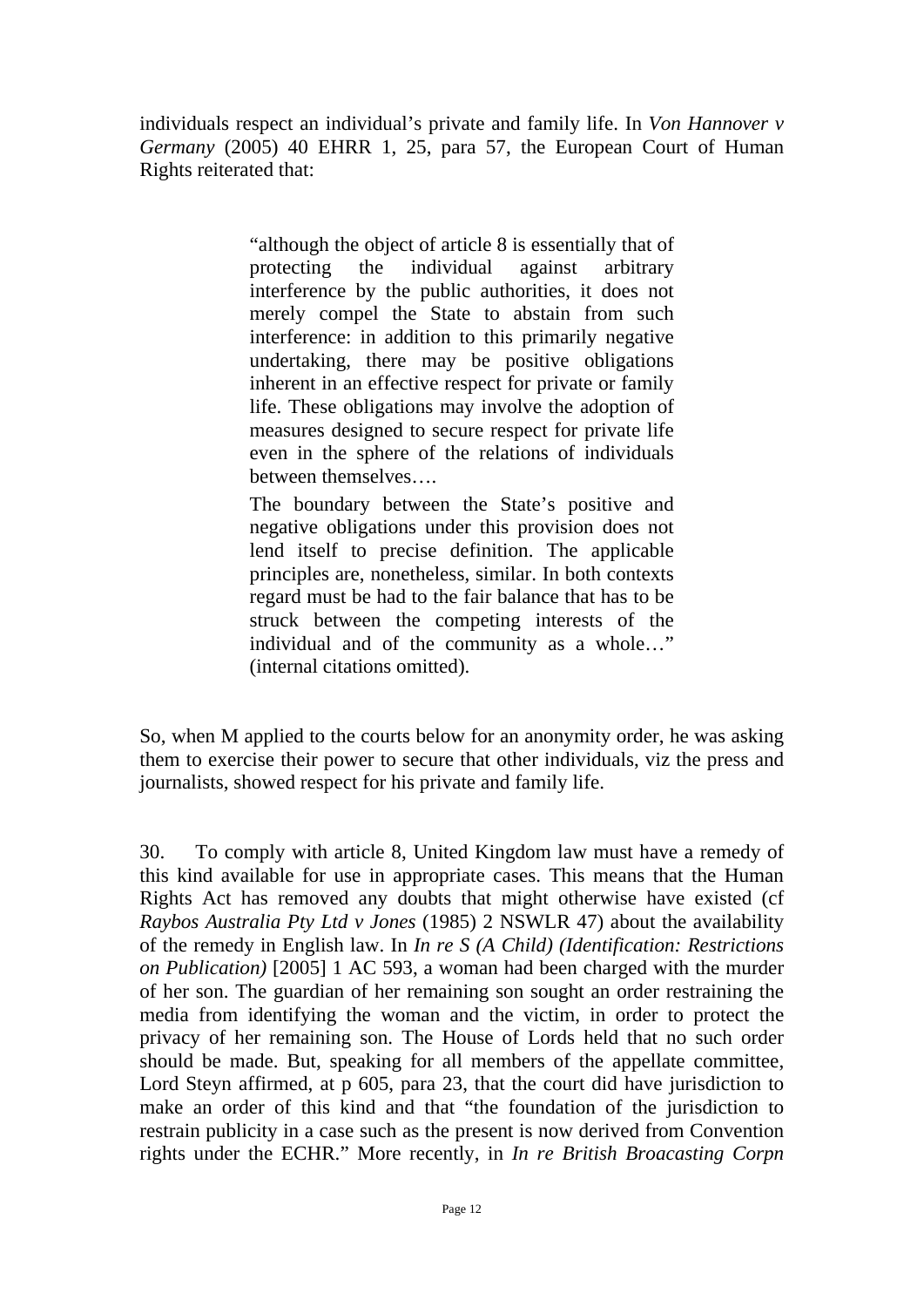[2009] UKHL 34; [2009] 3 WLR 142, 161, para 57, Lord Brown of Eatonunder-Heywood indicated that the powers of the High Court to make such an order "arise under section 6 of the [Human Rights Act 1998] read in conjunction with section 37 of the [Senior Courts Act 1981]."

31. Incidentally, Collins J appears to have thought that section 11 of the Contempt of Court Act 1981 was the source of the power to make anonymity orders that is in play in these cases. That view was mistaken. Section 11 is dealing with the particular situation where a court, having power to do so, allows a name or other matter to be withheld from the public in proceedings before the court. An obvious example is a court allowing the victim to withhold his name when giving evidence for the Crown in a prosecution for blackmail. Section 11 then gives the court the ancillary power to give directions prohibiting a newspaper which actually knows the name of the individual from publishing it. The section resolves any doubt about the power of the court in these circumstances to prevent persons, other than the parties, from naming the individual or mentioning the matter outside court. Cf *Ex p P*, The Times 31 March 1998, per Sir Christopher Staughton.

32. Counsel for the press argued, however, that M's reputation does not fall within the scope of article 8. The argument is best addressed after looking at article 10.

## *The Press and Article 10 Convention Rights*

33. The press found their case for setting aside the anonymity order in favour of M on their article 10 Convention rights to freedom of expression. Although article 10(1) does not mention the press, it is settled that the press and journalists enjoy the rights which it confers.

34. In asserting their right to publish M's name, the press are not asking to be supplied with information which would otherwise not be available to them. On the existing Strasbourg case law, a right to obtain that kind of information is not within the scope of article 10(1): *Leander v Sweden* (1987) 9 EHRR 433, 456, para 74. Here, however, the cases are heard in public and, were it not for the use of his initial and the anonymity orders, M's name would be available to the press and they would be free to report it. Indeed, the effect of the orders is that, even if the press are aware of M's name from other sources (which may well be the case), they cannot use it when reporting the proceedings. So, by making the orders, the courts have interfered with the article 10 Convention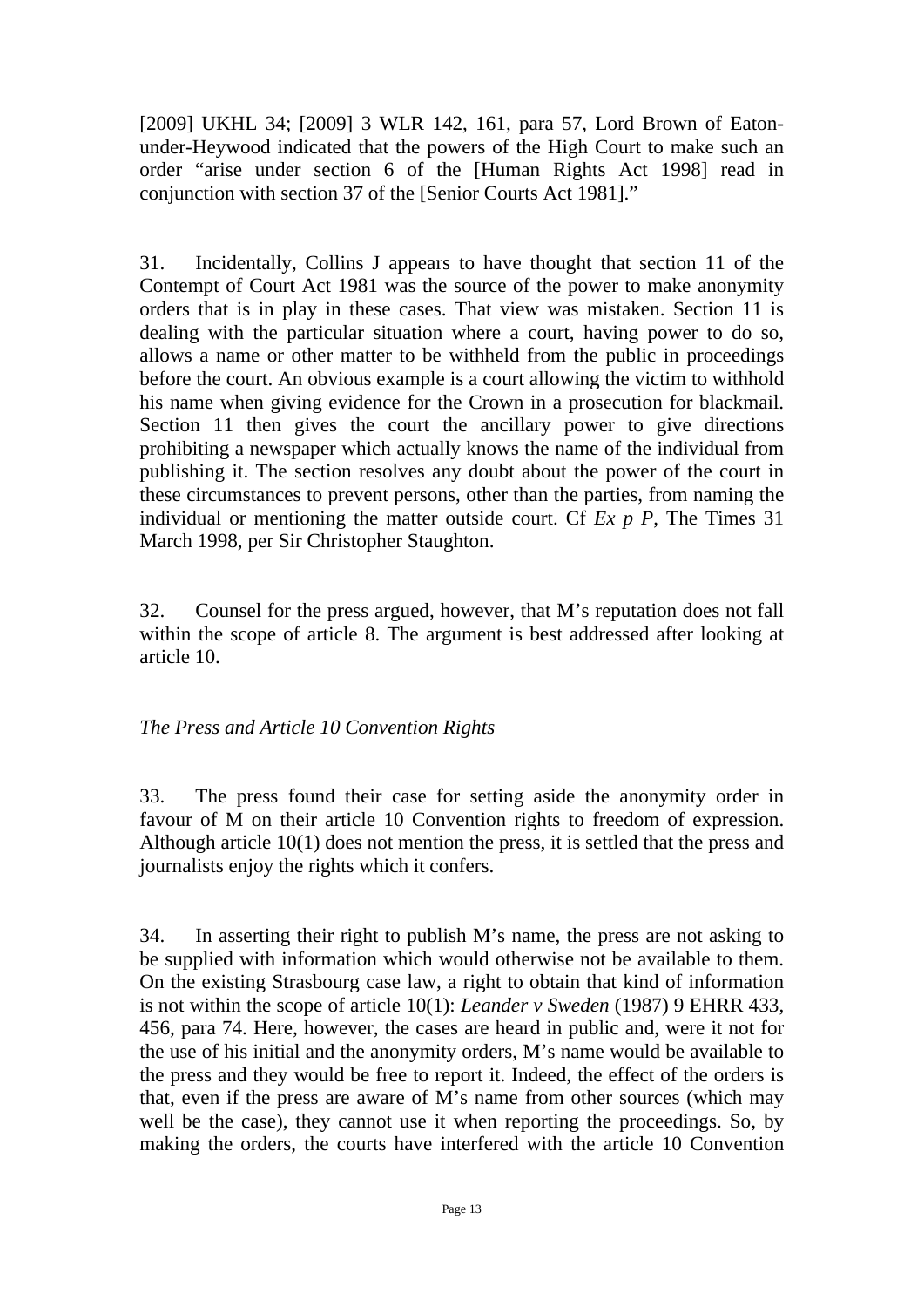rights of the press to impart information which either is, or normally would be, available to them.

35. Equally clearly, the court interferes with the article 10 rights of the press when it takes a step, such as making an anonymity order, which interferes with their freedom to report proceedings as they themselves would wish – in the present case, by making their report refer to the situation of named, identifiable, individuals, including M. See, for instance, *News Verlags GmbH & Co KG v Austria* (2000) 31 EHRR 246, 256, para 39:

> "The Court recalls that it is not for the Court, or for the national courts for that matter, to substitute their own views for those of the press as to what technique of reporting should be adopted by journalists. Article 10 protects not only the substance of ideas and information but also the form in which they are conveyed."

36. Nevertheless, under article 10(2), the right of the press to freedom of expression can be subjected to restrictions which are prescribed by law and are necessary in a democratic society "for the protection of the reputation or rights of others". The "rights of others" include their rights under article 8.

## *Article 8 and Reputation*

37. On behalf of the press, Mr Robertson QC did not dispute that article 8 rights fall within the scope of "the rights of others" in article 10(2). But, under reference to the judgment of the European Court of Human Rights in *Karakó v Hungary* (application no 39311/05), 28 April 2009, he submitted that article 8 does not confer a right to have your reputation protected from being affected by what other people say. So the only article in play in relation to M's reputation was article 10.

38. In *Karakó* the applicant was a politician. During an election campaign an opponent had said in a flyer that the applicant was in the habit of putting the interests of his electors second. The applicant accused his opponent of criminal libel, but the prosecutor's office terminated the investigation on the ground that the flyer concerned the applicant as a candidate rather than as a public official and so its publication was not a matter for a public prosecution. Then, acting as a private prosecutor, the applicant submitted an indictment for libel. The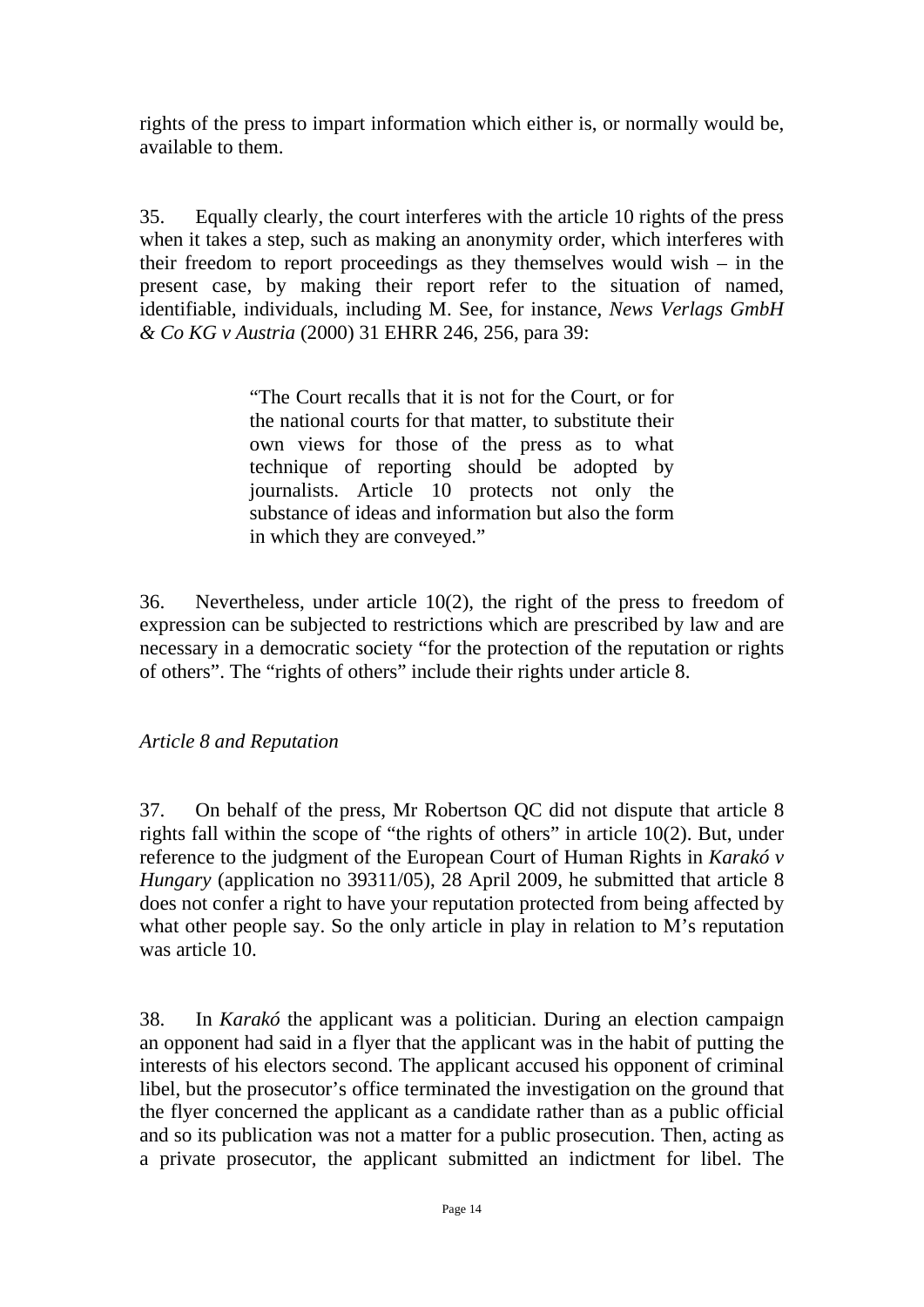district court dismissed the indictment on the ground that the opponent's statement was a value judgment within the limits of acceptable criticism of a politician. The applicant complained of a violation of his article 8 rights. The European Court held that there had been no such violation.

39. As the European Court's judgment in *Karakó* itself shows, in *Petrina v Romania* (application no 78060/01), 14 October 2008, the court had confirmed, at para 19, that the right to protection of reputation is a right which, as an element of private life, falls within the scope of article 8 ("le droit à la protection de la réputation est un droit qui relève, en tant qu'élément de la vie privée, de l'article 8 de la Convention"). The court had gone on, at para 29, to survey its previous case law, ending up with the statement in *Pfeifer v Austria* (2007) 48 EHRR 175, 183, para 35, that "a person's reputation, even if that person is criticised in the context of a public debate, forms part of his or her personal identity and psychological integrity...".

40. In *Karakó* the European Court did not depart from that earlier jurisprudence. Rather, it accepted, at para 23, that some attacks on a person's reputation could be of such a seriously offensive nature as to have an inevitable direct effect on the victim's private life. But the court took the view that, on the facts, the applicant had not shown that the publication in question had constituted such a serious interference with his private life as to undermine his personal integrity. That being so, the applicant's reputation alone was at stake in the context of the expression which was said to have damaged it.

41. Contrary to what Mr Robertson suggested, however, this conclusion did not mean that the court was proceeding on the basis that the applicant's claim in respect of his reputation did not fall within the scope of article 8. That would have been inconsistent with the court's previous case law and would also have made nonsense of the reasoning in paras 24-29 of the judgment. In particular, in paras 24 and 25 the court is concerned with the inter-relationship of articles 8 and 10 in the circumstances. The outcome of that discussion (para 26) is that, even though the applicant is founding on article 8, the court must consider whether the Hungarian authorities properly applied the principles inherent in article 10. The court concludes that they did (para 27). Putting the two strands together, the court goes on to find, in para 28, that the applicant's claim that his reputation as a politician has been harmed is not sustainable under article 8 and that a limitation of his opponent's right to freedom of expression under article 10 would have been disproportionate. That leads, finally, to the conclusion that there has been no violation of article 8.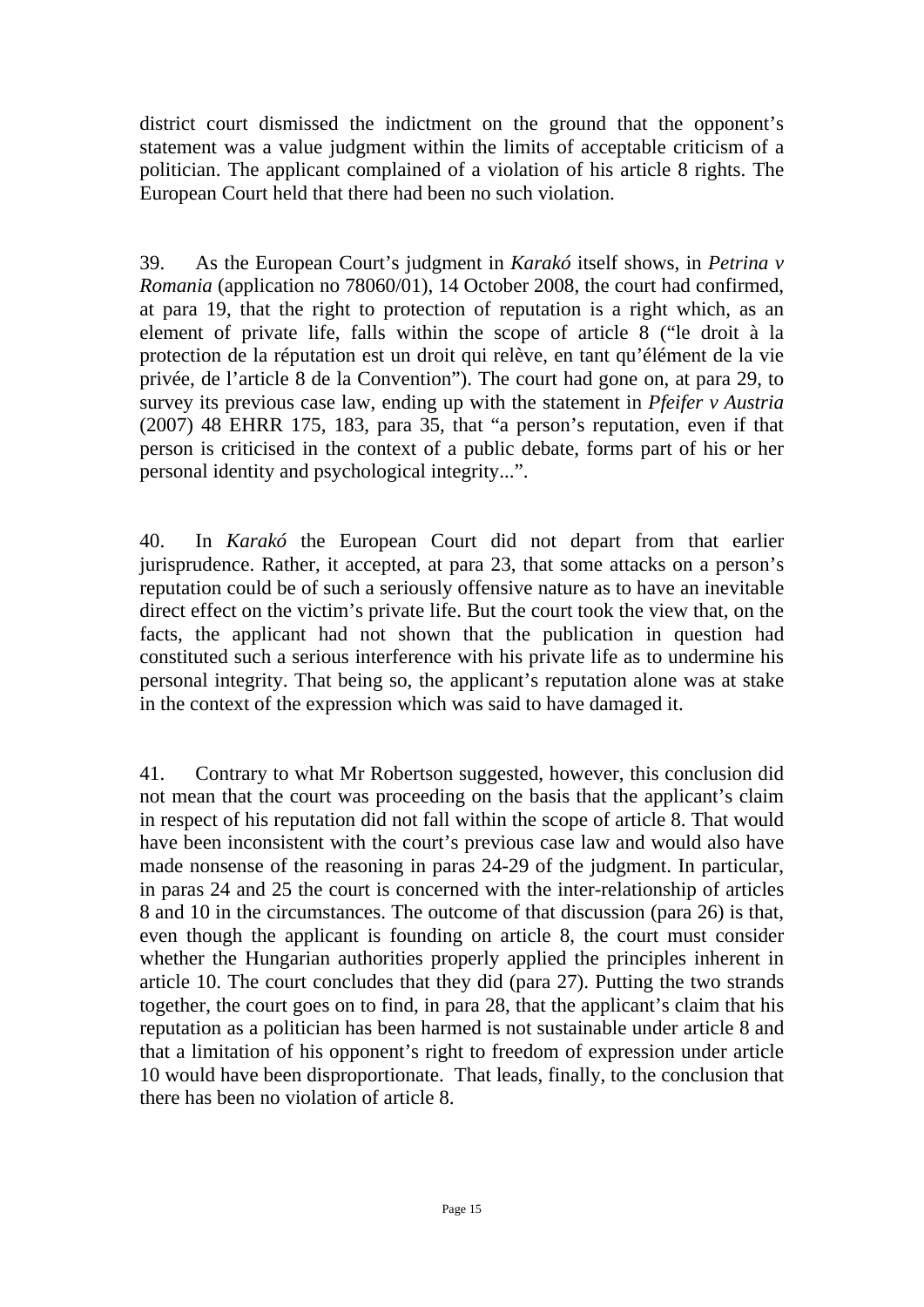42. In short, in *Karakó* the European Court was concerned with the application of articles 8 and 10 in a situation where, in the court's view, the applicant had not shown that the attack on his reputation had so seriously interfered with his private life as to undermine his personal integrity. In fact, the court does not mention any specific effects on the applicant's private life. In the present case, however, as already set out at para 21 above, M does explain how he anticipates that his private life would be affected if his identity were revealed. Admittedly, he appears at one point to single out the alleged damage to his reputation. Nevertheless, the Court is really being invited to consider the impact of publication of his name on his reputation as a member of the community in which he lives and the effect that this would have on his relationship with other members of that community. In that situation the alleged effect on his reputation should be regarded as one of the reasons why, he contends, a report that identified him would seriously affect his private life. On that basis the report would engage article 8(1).

## *The Approach when Article 8 and Article 10 are both in play*

43. The case is, accordingly, one where both articles 8 and 10 are in play and the Court has to weigh the competing claims of M and his family under article 8 and of the press under article 10. More particularly, the Court is being asked, on the one hand, to give effect to the right of the press to freedom of expression and, on the other, to ensure that the press respect M's private and family life.

44. M objects to being identified as a person who is challenging the freezing orders against him which proceed on the basis that the Treasury suspects on reasonable grounds that he facilitates, or may facilitate, terrorism. In other words, what he really objects to is being identified as a person who the Treasury suspects, on what it regards as reasonable grounds, facilitates or may facilitate terrorism. He maintains that, if he is identified as such a person, his article 8 Convention rights will be infringed in the various ways outlined in para 21.

45. Two particular effects of an anonymity order of this kind should be noted.

46. First, M accepts, of course, that the freezing orders have been made against him under the TO 2006 and the TO 2009. And he does not challenge the fact that the Treasury made them because it claims to have reasonable grounds for suspecting that he facilitates, or may facilitate, terrorism. So the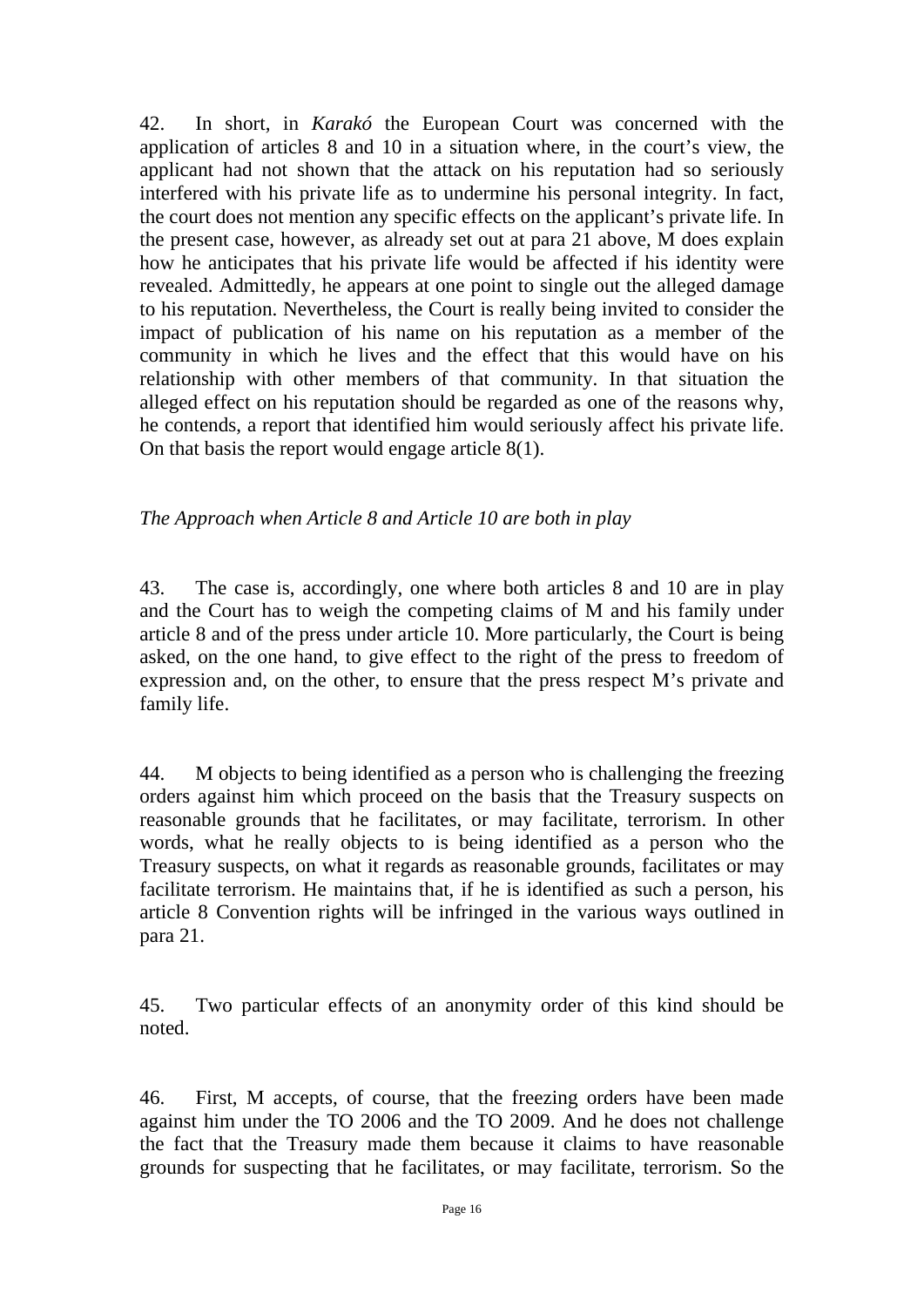effect of the anonymity order is to prevent the publication of these matters of fact which M does not – indeed cannot - challenge.

47. Secondly, the anonymity orders granted by the courts below are blanket orders: in the words of the Court of Appeal, "no report of these proceedings shall directly or indirectly identify [the appellants] or any member of their families." Sweeping orders of that kind proceed on the basis that the mere publication of *any* report of the proceedings which identified any of the appellants, including M, as a person suspected of facilitating terrorism would infringe his article 8 rights. This is clear from the fact that the ban prevents a newspaper, which is wholly sympathetic to the plight of M, from publishing a report of the proceedings that identifies him and from then going on to support his case and criticise the Government in the strongest possible terms for subjecting him to the ordeal of the freezing order. The Court has to be satisfied that a ban with this far-reaching effect is necessary in a democratic society in order to ensure due respect for M's private and family life.

48. The European Court gave guidance on the approach to be adopted when articles 8 and 10 are both in play in *Von Hannover v Germany* (2005) 40 EHRR 1. The circumstances were, of course, very different from those in the present cases: Princess Caroline was complaining of intrusions into her private life by the paparazzi taking photographs of her while she was engaged in ordinary, everyday, pursuits. The court held that, when so engaged, she was entitled to the protection of article 8. So it had to consider whether German law, which permitted these intrusions by the press, had properly balanced the rights of the press under article 10 and the rights of Princess Caroline under article 8. The European Court held that it had not.

49. The European Court recalled, at p 25, para 58, that "the press plays an essential role in a democratic society. Although it must not overstep certain bounds, in particular in respect of the reputation and rights of others, its duty is nevertheless to impart – in a manner consistent with its obligations and responsibilities – information and ideas on all matters of public interest…". Hence "in the cases in which the Court has had to balance the protection of private life against the freedom of expression it has always stressed the contribution made by photos or articles in the press to a debate of general interest…" (p 25, para 60). The decisive factor in balancing the protection of private life against freedom of expression should lie in the contribution that the published photos and articles make to a debate of general interest (p 28, para 76). But, where publication of the photographs and articles was simply intended to satisfy the curiosity of a particular readership regarding the details of the applicant's private life, it could not be deemed to contribute to any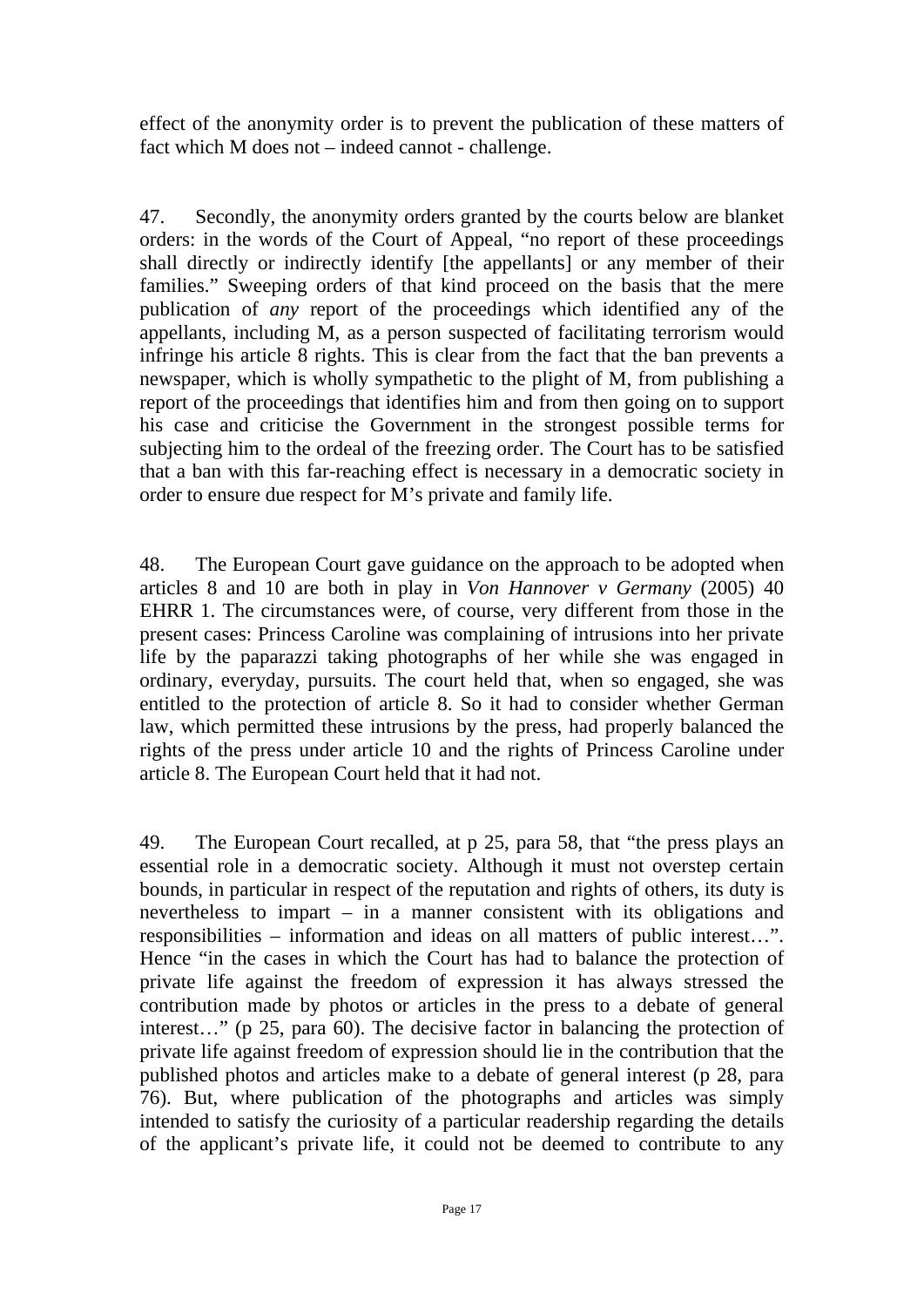debate of general interest to society. In that situation freedom of expression called for a narrower interpretation (p 27, paras 65 and 66).

50. The European Court's exposition in *Von Hannover* really echoed what Lord Hoffmann had said, a few weeks earlier, in *Campbell v MGN Ltd* [2004] UKHL 22; [2004] 2 AC 457, 473-474, paras 55 and 56:

> "55. I shall first consider the relationship between the freedom of the press and the common law right of the individual to protect personal information. Both reflect important civilised values, but, as often happens, neither can be given effect in full measure without restricting the other. How are they to be reconciled in a particular case? There is in my view no question of automatic priority. Nor is there a presumption in favour of one rather than the other. The question is rather the extent to which it is *necessary* to qualify the one right in order to protect the underlying value which is protected by the other. And the extent of the qualification must be proportionate to the need: see Sedley LJ in *Douglas v Hello! Ltd* [2001] QB 967, 1005, para 137.

56. If one takes this approach, there is often no real conflict. Take the example I have just given of the ordinary citizen whose attendance at NA is publicised in his local newspaper. The violation of the citizen's autonomy, dignity and self-esteem is plain and obvious. Do the civil and political values which underlie press freedom make it necessary to deny the citizen the right to protect such personal information? Not at all. While there is no contrary public interest recognised and protected by the law, the press is free to publish anything it likes. Subject to the law of defamation, it does not matter how trivial, spiteful or offensive the publication may be. But when press freedom comes into conflict with another interest protected by the law, the question is whether there is a sufficient public interest in that particular publication to justify curtailment of the conflicting right. In the example I have given, there is no public interest whatever in publishing to the world the fact that the citizen has a drug dependency. The freedom to make such a statement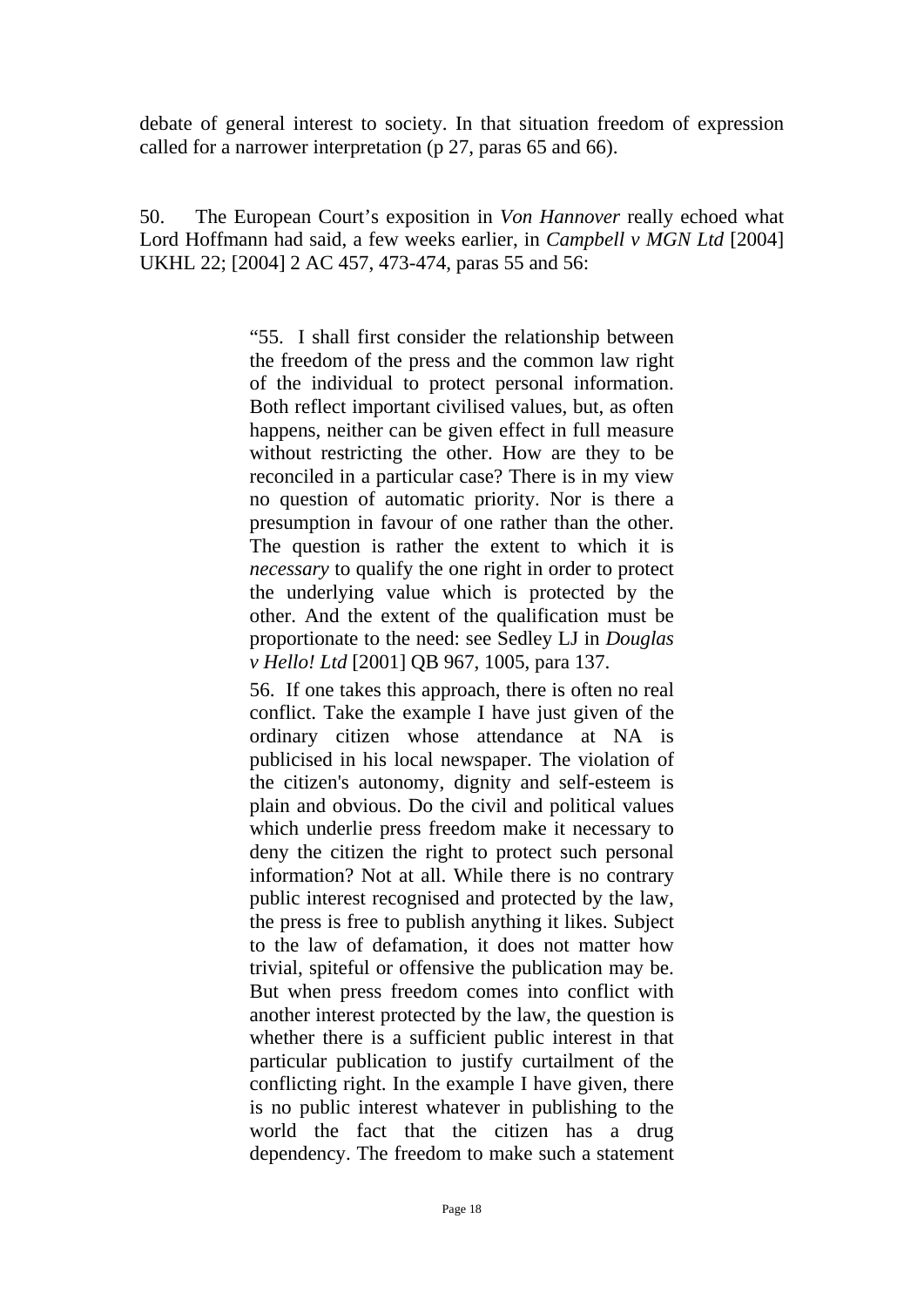weighs little in the balance against the privacy of personal information."

51. Lord Hoffmann's formulation was adopted by Lord Hope of Craighead in *In re BBC* [2009] 3 WLR 142, 149, para 17. Since "neither article has *as such* precedence over the other" (*In re S (A Child) (Identification: Restrictions on Publication)* [2005] 1 AC 593, 603, para 17, per Lord Steyn), the weight to be attached to the rival interests under articles 8 and 10 - and so the interest which is to prevail in any competition - will depend on the facts of the particular case. In this connexion it should be borne in mind that – picking up the terminology used in the *Von Hannover* case - the European Court has suggested that, where the publication concerns a question "of general interest", article 10(2) scarcely leaves any room for restrictions on freedom of expression: *Petrina v Romania* (application no 78060/01), 14 October 2008, para 40 ("l'article 10(2) de la Convention ne laisse guère de place pour des restrictions à la liberté d'expression dans le domaine … des questions d'intérêt général").

52. In the present case M's private and family life are interests which must be respected. On the other side, publication of a report of the proceedings, including a report identifying M, is a matter of general, public interest. Applying Lord Hoffmann's formulation, the question for the court accordingly is whether there is sufficient general, public interest in publishing a report of the proceedings which identifies M to justify any resulting curtailment of his right and his family's right to respect for their private and family life.

#### *Anonymity in Europe*

53. Unfortunately, no real additional help with the question of anonymity orders can be obtained from examining the practices of courts in Europe when issuing judgments. In all the principal systems, at least, steps can apparently now be taken, where appropriate, to anonymise reports of matrimonial disputes and disputes relating to children. Apart from that, however, what is striking is the variety of approaches.

54. In France, for instance, until recently, the general rule was that the parties' names were published. This led to an interesting case brought by the husband against the publishers of a law report of a divorce case in which he had been the defendant. The report identified him and the judgment gave embarrassing details about his sexual habits: *Franconville c Gazette du Palais*, Tribunal de grande instance de Paris 8.12.1971, Gaz Pal 1971, 2 Jur 836;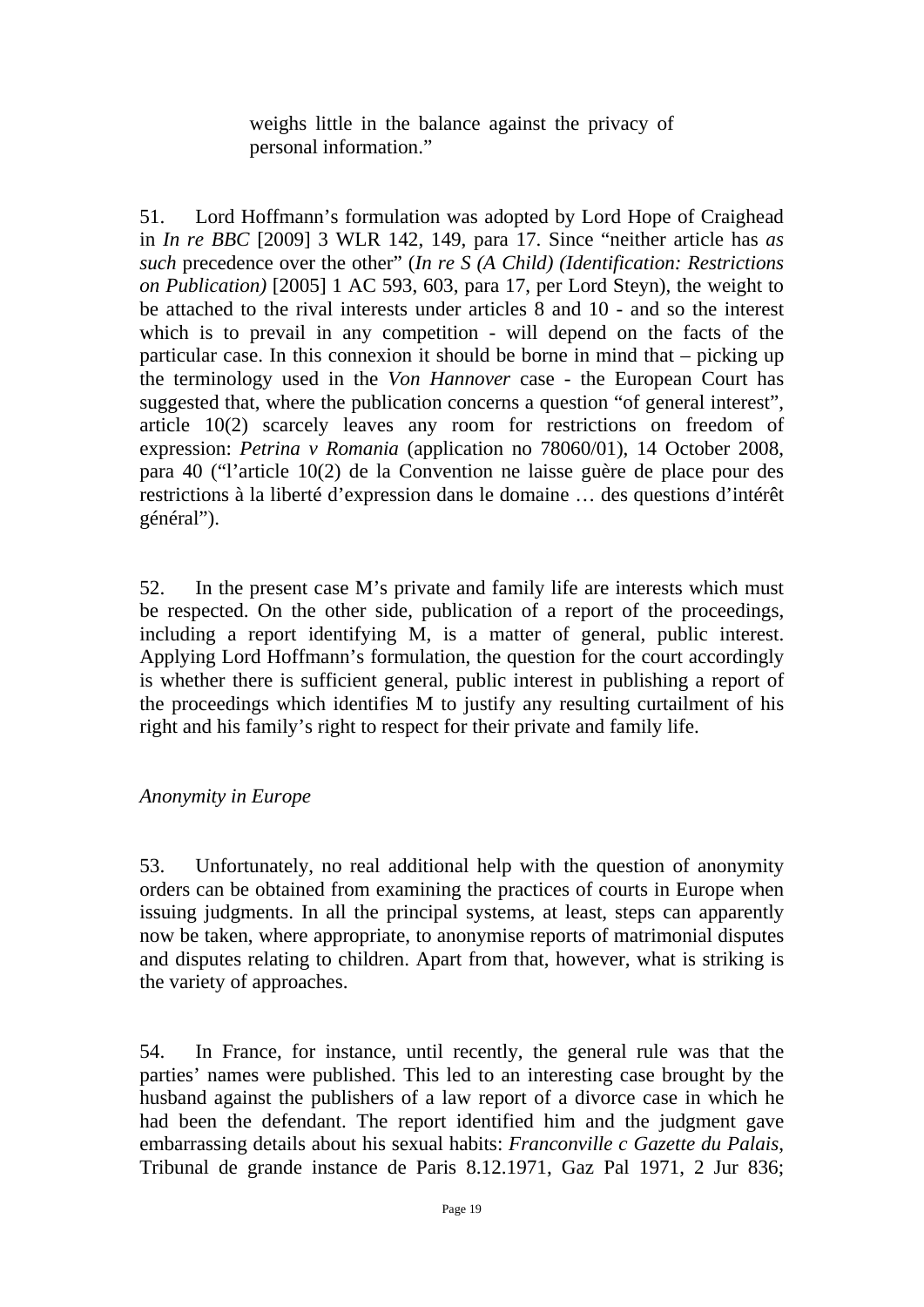*Gazette du Palais c Franconville*, Cour d'appel de Paris 12.1.1973, Gaz Pal 1973, 1 Jur 137. The appeal court held in favour of the publishers and – rather as in Britain - legislation was subsequently brought in to change the law on the reporting of matrimonial cases. In 2001, however, the Commission Nationale de l'Informatique et des Libertés recommended that, if decisions were going to be made available free of charge on the internet, then they should be anonymised. Since 2002 the Cour de cassation has chosen to follow that recommendation and usually its decisions now appear without the parties' names. The Recueil Dalloz gives the parties' names in the headings, but prints the anonymised version of the text of the judgment. It is important to note that the press can, and do, consult the lists of cases, where the names appear, and in this way they are able to identify the parties when reporting the proceedings.

55. In Italy the general position is the same as it was in France before the changes initiated in 2002. In Germany, by contrast, the practice since the time of the Reichsgericht has been for the courts and the official reports to refer to the parties by the initials of their surnames or of their firm or company name. Also the parties' lawyers are not identified. The practice in Austria is broadly similar.

56. Until recently, the German courts rigidly followed this practice even where a case had received wide publicity and the names of the parties were actually well known to the public. They did the same when the judgment referred to the holder of a particular office, such as the Federal Chancellor, whose identity was common knowledge. The results could be risible and so, more recently, the courts have abandoned the practice in cases where the identity of a party, such as Princess Caroline of Monaco, is well known to the press and everyone else. See the discussions in O Jauernig, "Dürfen Prozeßbeteiligte in veröffentlichten Zivilentscheidungen namentlich genannt werden?" in K A Bettermann, A Zeuner, *Festschrift für Eduard Bötticher* (1969), pp 219-241; K Siehr, "Veröffentlichte Gerichtsentscheidungen: Zur Anonymisierung oder Veröffentlichung von Namen der Beteiligten eines Zivilverfahrens", in *Liber Amicorum Bernd Stauder* (2006), pp 469-484, especially at pp 477-481. The usual practice means that it is sometimes only when a case reaches the European Court of Justice or the European Court of Human Rights and the names are published for the first time in their judgments that people in Germany discover who the parties actually are. See Siehr, "Veröffentlichte Gerichtsentscheidungen", pp 482-483.

57. Despite criticisms, the German courts have followed the same practice for considerably more than a century. Some scholars have argued that a legal basis or justification for the practice can be found in the constitutional right of individuals to control of their personal data, as developed in the 1983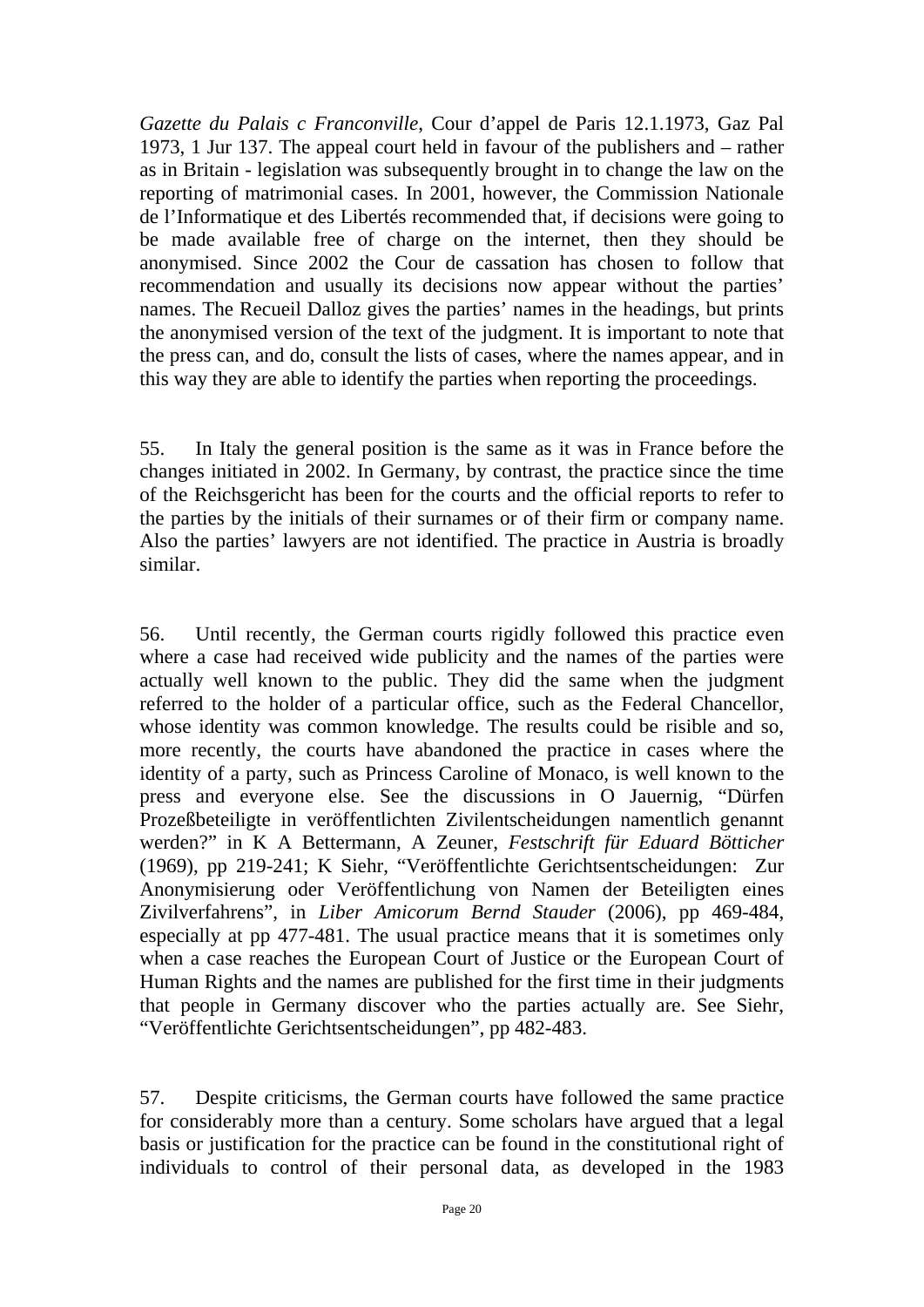Constitutional Court judgment on the Census Law (Volkszählungsurteil): BVerfGE 65, 1. All that needs to be said for present purposes is that this is certainly not the origin of the courts' practice, which existed long before the German Federal Constitution. Even now, there is doubt about the exact explanation for it. One suggestion is that the courts do not mention the names because their view of the law must be seen to be objective and unaffected by the standing of the parties or their lawyers. At all events, when it uses initials and supplies the public with a version in which the parties' names are blanked out from the rubric, a German court is not trying to control how the case is to be reported by the press. Newspapers are free to use their own knowledge to identify the individuals involved and to name them in any report of the proceedings or judgment. While an anonymous version of the judgment may usually meet the needs of lawyers, the target audience of the press is likely to be different and to have a different interest in the proceedings, which will not be satisfied by an anonymised version of the judgment. In the general run of cases there is nothing to stop the press from supplying the more full-blooded account which their readers want.

## *Article 8 Arguments in favour of an Anonymity Order*

58. In para 21 above, we have summarised the effects which, M says, publication of his name would have on the lives of himself and his family as members of the local Muslim community. It is more a comment than a criticism to point out that this evidence is somewhat speculative. Moreover, the impact of the publication of M's name is particularly hard for a court to judge when it does not know how he is currently regarded by other members of the community.

59. As one of the witness statements lodged on his behalf acknowledges, if publication were permitted, M would not be identified as someone who facilitated terrorism, but as someone whom the Treasury claims to have reasonable grounds to suspect of facilitating terrorism. But his fear is that, however accurate the reporting, members of the public would simply proceed on the basis that he *is* a terrorist. So the ban on publication, he says, should remain in place to prevent this.

60. That argument raises an important point of principle. It really amounts to saying that the press must be prevented from printing what is true as a matter of fact, for fear that some of those reading the reports may misinterpret them and act inappropriately. Doubtless, some may indeed draw the unjustified inference that M fears. But the public are by now very familiar with the argument that various measures, including control orders, have been taken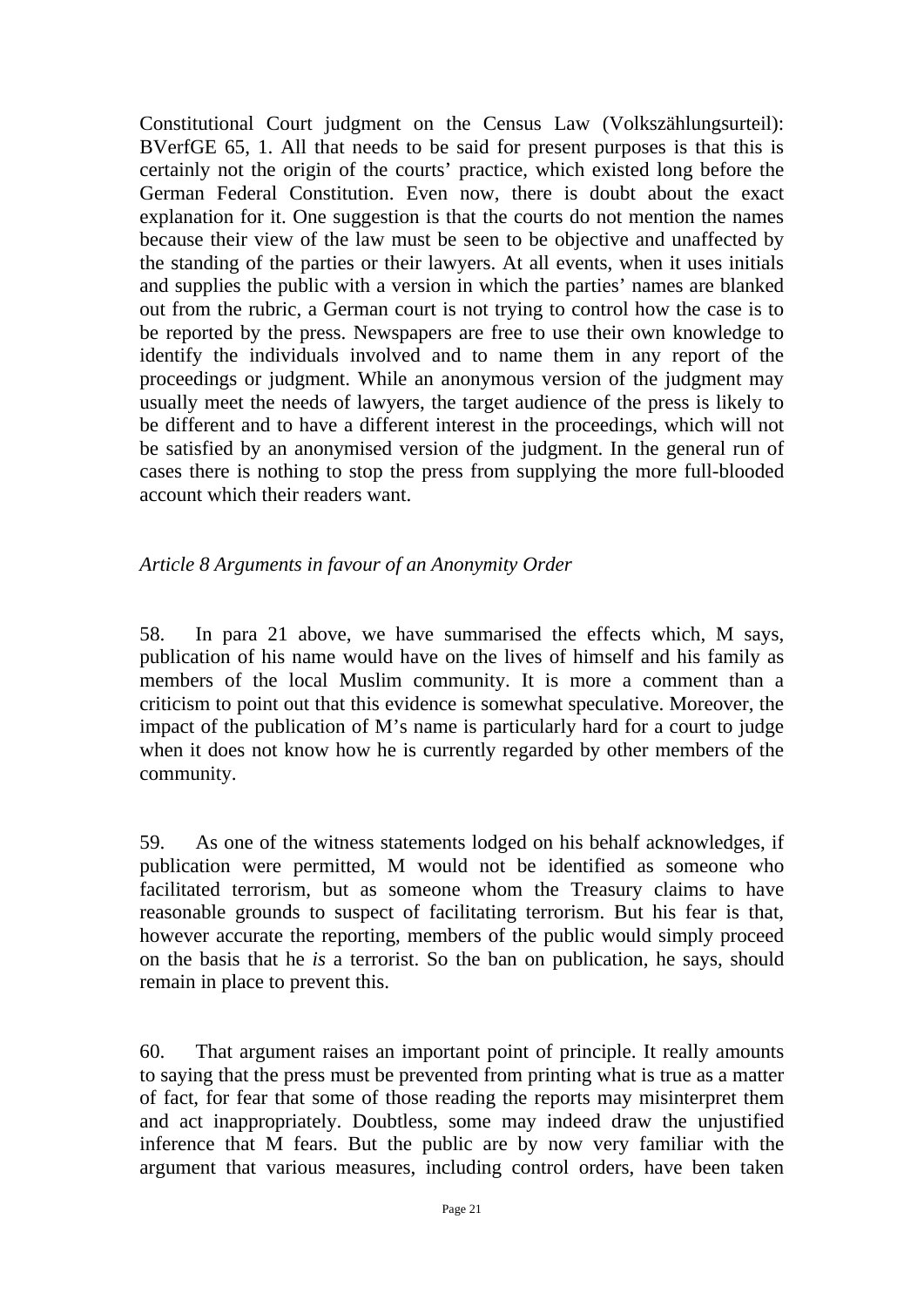against people who are merely suspected of involvement in terrorism, precisely because the authorities cannot prove that they are actually involved. Politicians and the press have frequently debated the merits of that approach, the debates presupposing that members of the public, including members of the Muslim community, are more than capable of drawing the distinction between mere suspicion and sufficient evidence to prove guilt. Any other assumption would make public discussion of these and similar serious matters impossible. We therefore see no reason to assume that most members of the local Muslim community would be unable to draw the necessary distinction and to respond appropriately to any revelation that the Treasury suspects that M facilitates, or may facilitate, terrorism.

61. Mr Tomlinson QC submitted, however, that the fact that M cannot challenge the substance of the allegation against him is crucial. Admittedly, the House of Lords held in *In re S (A Child) (Identification: Restrictions on Publication*) [2005] 1 AC 593 that the press was entitled to name a woman who had been charged with murdering one of her children, even though this would affect the private life of her other son. The public interest in publishing the defendant's name outweighed the impact on the second son's private life. Nevertheless, Mr Tomlinson argued, the press should not reveal that the Treasury suspects M of facilitating terrorism, since this allegation will never be brought to trial and cannot be effectively challenged by M. In this situation the rights of M and his children to respect for their private life should outweigh the public interest in receiving a report of the proceedings which identifies him. An order which keeps M's identity confidential, but otherwise allows a full report of the proceedings to be published should be regarded as a fair compromise that gives due weight to M's right to respect for his private and family life, on the one hand, and to the interest of the public in being informed about the proceedings, on the other.

62. This is perhaps the main argument in favour of the anonymity order. Along with the others, it has to be considered against the points advanced by the press in favour of lifting the anonymity order and allowing M's identity to be revealed.

#### *Article 10 Arguments against an Anonymity Order*

63. What's in a name? "A lot", the press would answer. This is because stories about particular individuals are simply much more attractive to readers than stories about unidentified people. It is just human nature. And this is why, of course, even when reporting major disasters, journalists usually look for a story about how particular individuals are affected. Writing stories which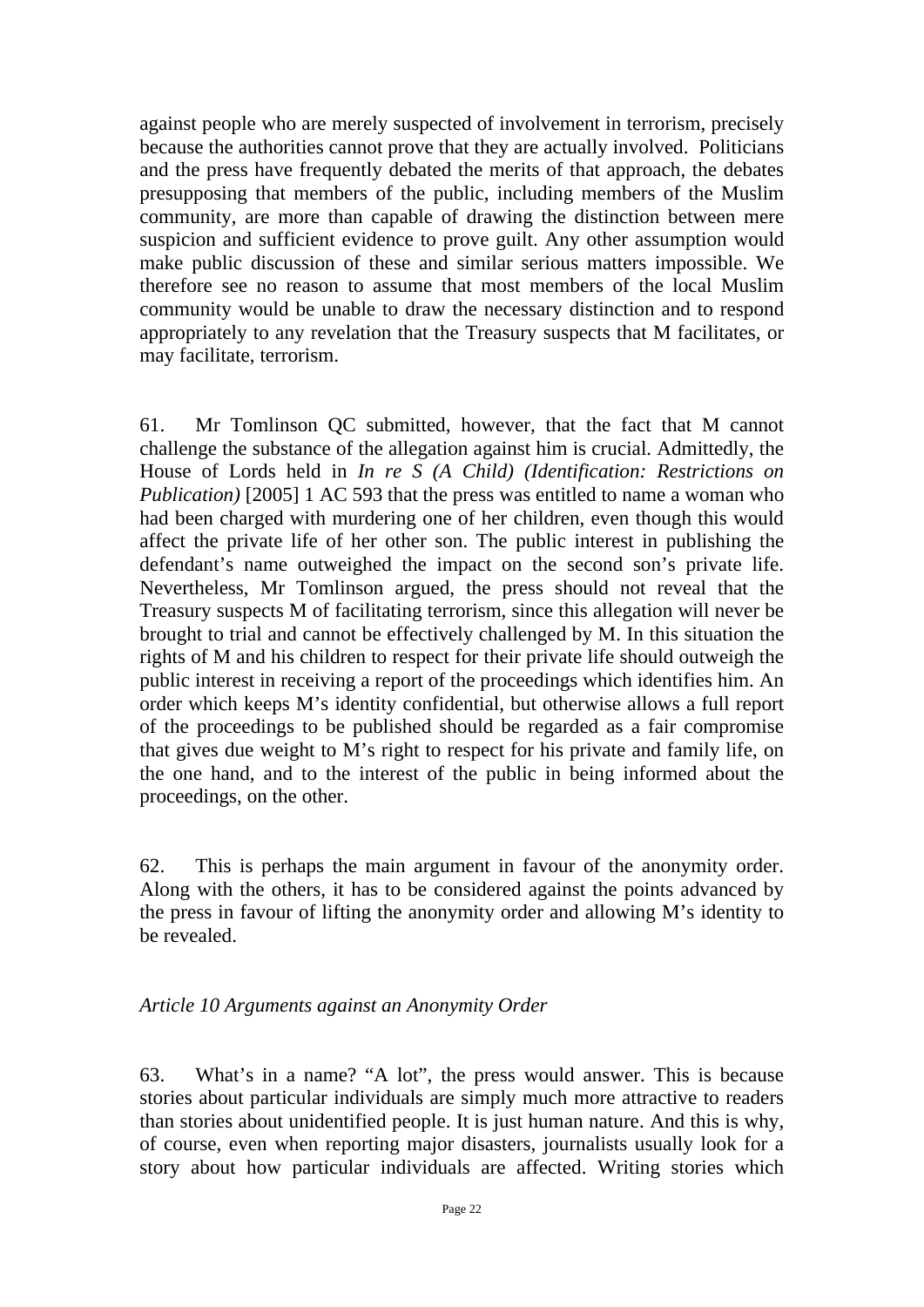capture the attention of readers is a matter of reporting technique, and the European Court holds that article 10 protects not only the substance of ideas and information but also the form in which they are conveyed: *News Verlags GmbH & Co KG v Austria* (2000) 31 EHRR 246, 256, para 39, quoted at para 35 above. More succinctly, Lord Hoffmann observed in *Campbell v MGN Ltd*  [2004] 2 AC 457, 474, para 59, "judges are not newspaper editors." See also Lord Hope of Craighead in *In re British Broadcasting Corpn* [2009] 3 WLR 142, 152, para 25. This is not just a matter of deference to editorial independence. The judges are recognising that editors know best how to present material in a way that will interest the readers of their particular publication and so help them to absorb the information. A requirement to report it in some austere, abstract form, devoid of much of its human interest, could well mean that the report would not be read and the information would not be passed on. Ultimately, such an approach could threaten the viability of newspapers and magazines, which can only inform the public if they attract enough readers and make enough money to survive.

64. Lord Steyn put the point succinctly in *In re S* [2005] 1 AC 593, 608, para 34, when he stressed the importance of bearing in mind that

> "from a newspaper's point of view a report of a sensational trial without revealing the identity of the defendant would be a very much disembodied trial. If the newspapers choose not to contest such an injunction, they are less likely to give prominence to reports of the trial. Certainly, readers will be less interested and editors will act accordingly. Informed debate about criminal justice will suffer."

Mutatis mutandis, the same applies in the present cases. A report of the proceedings challenging the freezing orders which did not reveal the identities of the appellants would be disembodied. Certainly, readers would be less interested and, realising that, editors would tend to give the report a lower priority. In that way informed debate about freezing orders would suffer.

65. On the other hand, if newspapers can identify the people concerned, they may be able to give a more vivid and compelling account which will stimulate discussion about the use of freezing orders and their impact on the communities in which the individuals live. Concealing their identities simply casts a shadow over entire communities.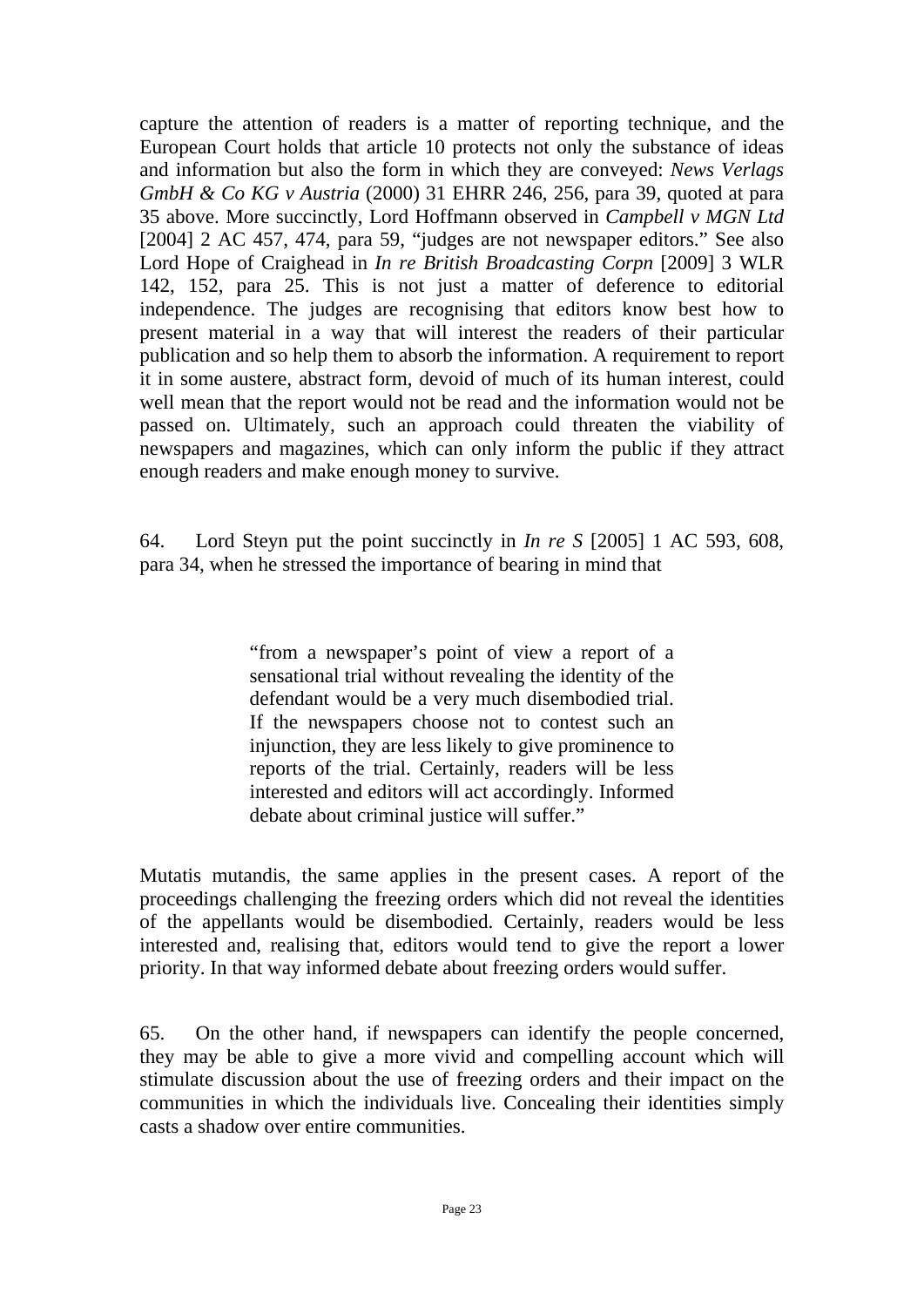66. Importantly, a more open attitude would be consistent with the true view that freezing orders are merely indicative of suspicions about matters which the prosecuting authorities accept they cannot prove in a court of law. The identities of persons charged with offences are published, even though their trial may be many months off. In allowing this, the law proceeds on the basis that most members of the public understand that, even when charged with an offence, you are innocent unless and until proved guilty in a court of law. That understanding can be expected to apply, a fortiori, if you are someone whom the prosecuting authorities are not even in a position to charge with an offence and bring to court. But, by concealing the identities of the individuals who are subject to freezing orders, the courts are actually helping to foster an impression that the mere making of the orders justifies sinister conclusions about these individuals. That is particularly unfortunate when, as was emphasised on the appellants' behalf, they are unlikely to have any opportunity to challenge the alleged factual basis for making the orders.

67. It might be argued that, nevertheless, in this particular case naming M in any report would be an unnecessary luxury. After all, it could be said, what actually matter are the legal and constitutional issues raised in the proceedings and these can be understood and debated on the basis of an anonymised report. But the very fact that M and the other appellants are not accepting, but challenging, the whole system of freezing orders based on mere suspicion means that they are presenting the orders as wrongs done to them, rather than as indications that they themselves have done something wrong. Concealing their identities runs counter to the entire thrust of that case. Should their appeals be allowed, concealment would be even less appropriate. Not E but Mr John Entick of Stepney has gone down in history as the plaintiff in the great case of *Entick v Carrington* (1765) 19 Howell's State Trials 1030; 95 ER 807.

68. Certainly, the identities of the claimants cannot affect the answers that this Court gives to the legal questions in the substantive appeals. So those identities may not matter particularly to the judges. But the legitimate interest of the public is wider than the interest of judges qua judges or of lawyers qua lawyers. Irrespective of the outcome, the public has a legitimate interest in not being kept in the dark about who are challenging the TOs and the AQO. The case of HAY is instructive in this respect. Most people will be astonished, for example, to learn that, up until now, the courts have prevented them from discovering that one of the claimants, Mr Youssef, has already successfully sued the Home Secretary for wrongful detention after a failed attempt to deport him to Egypt. Equally importantly, even while the Treasury is defending these proceedings brought by him, the Government are trying to have his name removed from the 1267 Committee list. Meanwhile, he is busy writing and broadcasting from London on Middle East matters.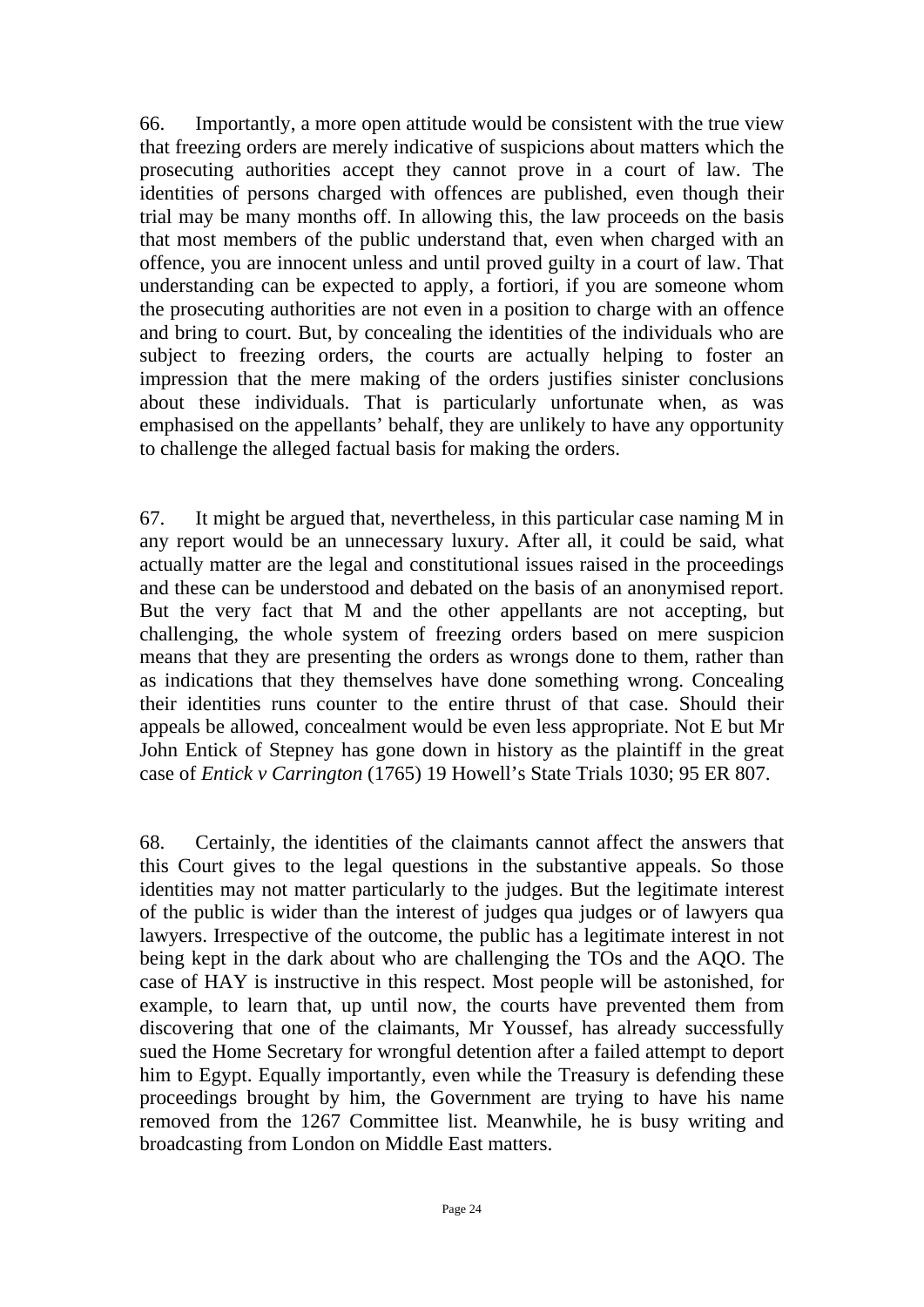69. By lifting the anonymity order in HAY's case the court allows members of the public to receive relevant information about him which they can then use to make connexions between items of information in the public domain which otherwise appear to be unrelated. In this way the true position is revealed and the public can make an informed judgment. There may well, of course, be no similar revelations in the case of M. But, assuming that is so, this would, in itself, be important, since it would contribute to showing how the freezingorder system affects different people in different situations – a point to be considered in any debate on the merits of the system. At present, the courts are denying the public information which is relevant to that debate, even though the whole freezing-order system has been created and operated in their name.

70. Along with A, K and G, M has himself sought to enter the debate about the merits of freezing orders. After the judgment of Collins J in these proceedings in April 2008, his solicitors issued a press release which included the following:

> "The five British nationals bringing this challenge who have been designated under the Orders have had their assets frozen, are only allowed to access enough money to meet basic expenses, and are compelled to account to a civil servant for every penny they spend. They are subject to unprecedented levels of intrusion and control without end or review. They require permission for all economic activity, however modest. The complex regime governed by permissions and licences is not merely harsh but at points absurd. We have the madness of civil servants checking Tesco receipts, a child having to ask for a receipt every time it does a chore by running to the shops for a pint of milk and a neighbour possibly committing a criminal offence by lending a lawnmower….

> The court ruling today has shown that the Government is willing to sacrifice the fundamental rights and liberties of its citizens, including the fundamental constitutional right that only Parliament can take away basic freedoms, when they think it convenient to do so. They have dishonoured their pledge of accountability and oversight through Parliament."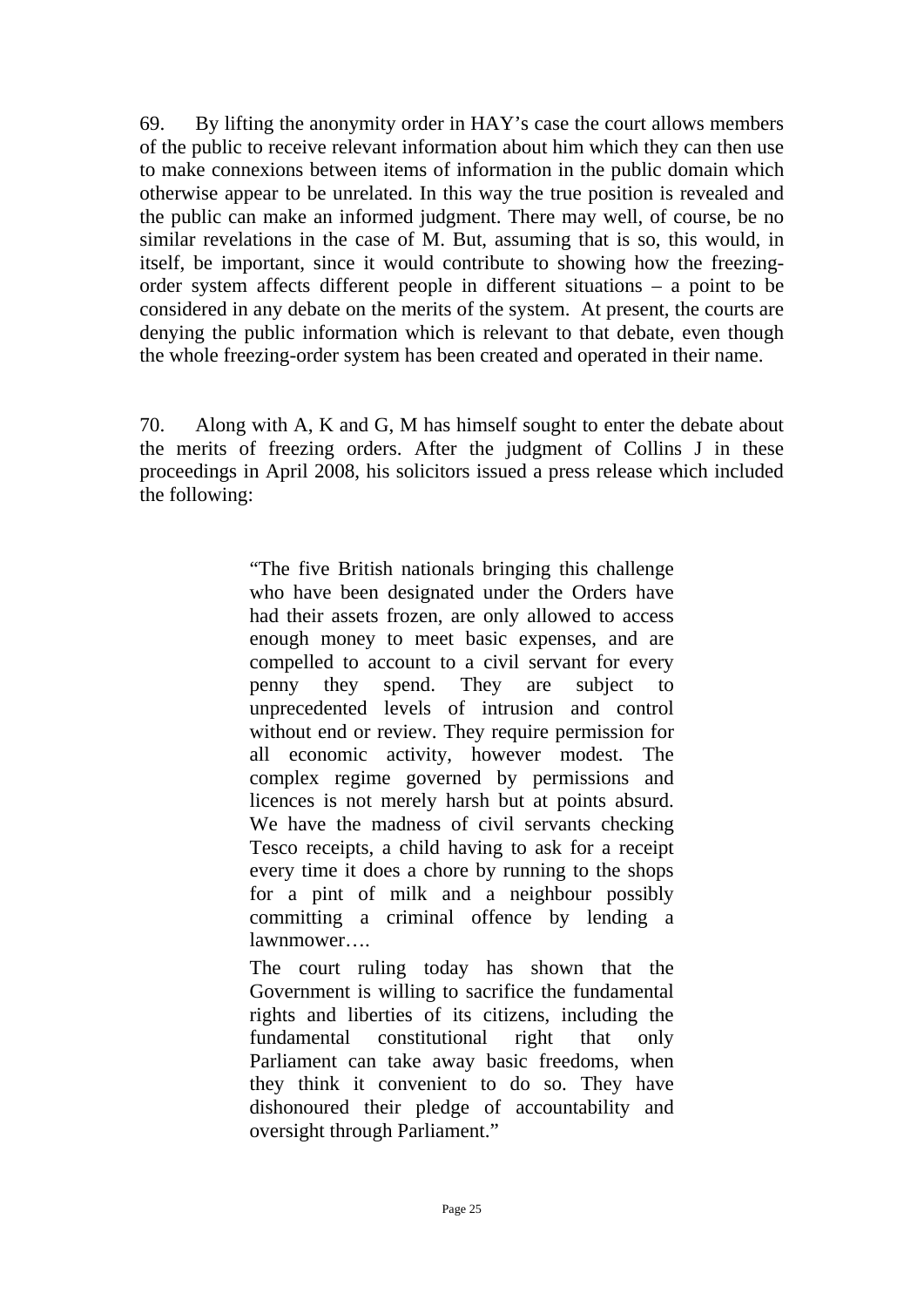71. It is unusual, to say the least, for individuals to enter a debate, using highly charged language and accusing the Government of dishonouring a pledge, but at the same time to insist that they should have the right to hide behind a cloak of anonymity. It is also unusual for someone to assert the need for the press to respect his private and family life by not reporting his identity while simultaneously inviting them to report his version of the impact of the freezing orders on himself and members of his family. The public can hardly be expected to make an informed assessment of the argument if they are prevented from knowing who is making these points and, therefore, what his general stance is.

72. Of course, allowing the press to identify M and the other appellants would not be risk-free. It is conceivable that some of the press coverage might be outrageously hostile to M and the other appellants – even though nothing particularly significant appears to have been published when Mr al-Ghabra's identity was revealed. But the possibility of some sectors of the press abusing their freedom to report cannot, of itself, be a sufficient reason for curtailing that freedom for all members of the press. James Madison long ago pointed out that "Some degree of abuse is inseparable from the proper use of everything, and in no instance is this more true than in that of the press": "Report on the Virginia Resolutions" (1800), in *Letters and Other Writings of James Madison* (1865) Vol 4, p 544. The Press Complaints Commission is the appropriate body for dealing with any lapses in behaviour by the press. The possibility of abuse is therefore simply one factor to be taken into account when considering whether an anonymity order is a proportionate restriction on press freedom in this situation.

73. Although it has effects on the individual's private life, the purpose of a freezing order is public: it is to prevent the individual concerned from transferring funds to people who have nothing to do with his family life. So this is not a situation where the press are wanting to publish a story about some aspect of an individual's private life, whether trivial or significant. Rather, they are being prevented from publishing a complete account of an important public matter involving this particular individual, for fear of the incidental effect that it would have on M's private and family life.

74. So far as the potential effect on M's private and family life is concerned, the evidence is very general and, for that reason, not particularly compelling. The apparent lack of reaction to the naming of Mr al-Ghabra is relevant in this respect, since it suggests that the impact of identifying an individual on relationships with the local community is not likely to be as dramatic as the judges who made the orders appear to have anticipated. The fact that, through his solicitors, M has himself gone out of his way to put into the public domain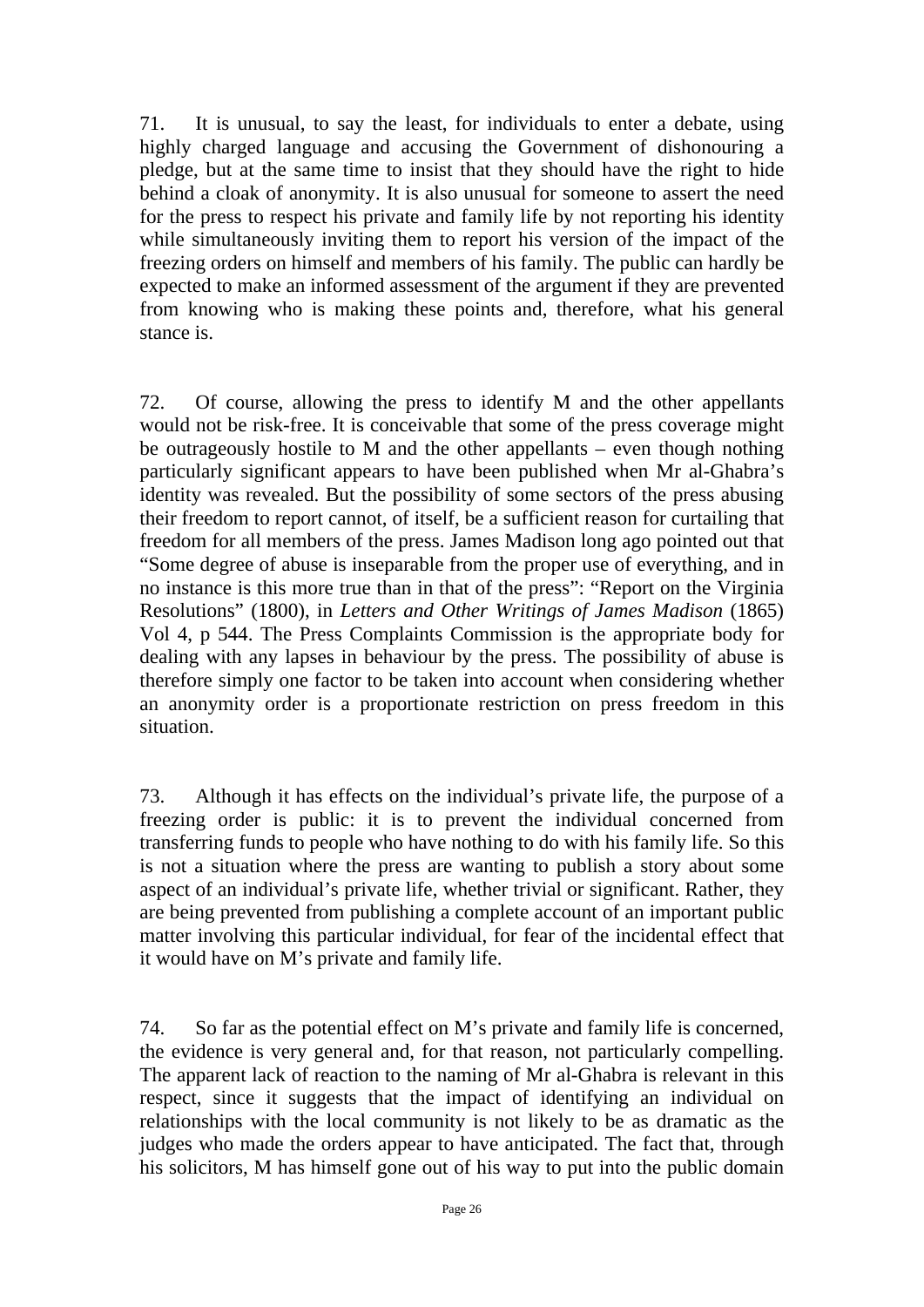what he says are the effects of the freezing order on his family life, is also significant.

75. On the other hand, publication of M's identity would make a material contribution to a debate of general interest.

#### *Conclusion*

76. In these circumstances, when carrying out the ultimate test of balancing all the factors relating to both M's article 8 rights and the article 10 rights of the press, we have come to the conclusion that there is indeed a powerful general, public interest in identifying M in any report of these important proceedings which justifies curtailment, to that extent, of his, and his family's, article 8 Convention rights to respect for their private and family life.

77. For all these reasons, we would set aside the anonymity order in respect of M. It follows that there is nothing to prevent the order in favour of A and K from being set aside for the reasons given in para 17. As explained in paras 18- 20, the order in favour of HAY must also be set aside. Therefore, A, K, M and HAY will be named here and in the judgments on the substantive appeals, as Mr Mohammed Jabar Ahmed, Mr Mohammed Azmir Khan, Mr Michael Marteen (formerly known as Mohammed Tunveer Ahmed) and Mr Hani El Sayed Sabaei Youssef (or Hani al-Seba'i), respectively. In addition, in relation to article 8(3)(d) of the TO 2009, the Court will order that the identities of A, K and M should be disclosed for the purpose of these proceedings. The anonymity order in respect of the appellant, G, has, of course, already been set aside and he has been identified as Mr Mohammed al-Ghabra.

*Anonymity in Control Order Cases* 

78. During the course of the argument, incidental reference was made to anonymity orders in proceedings relating to control orders made under section 2 of the Prevention of Terrorism Act 2005. The present proceedings do not concern control orders and therefore it would not have been possible on any view for the Court to set aside the anonymity orders in the proceedings relating to them. Many of the same issues would obviously arise if an application were made to set aside the anonymity orders made in any outstanding control order proceedings. The same principles would also have to be applied, but there may be arguments and considerations in those cases which were not explored at the hearing in this case. Conceivably, also, the position might not be the same in all